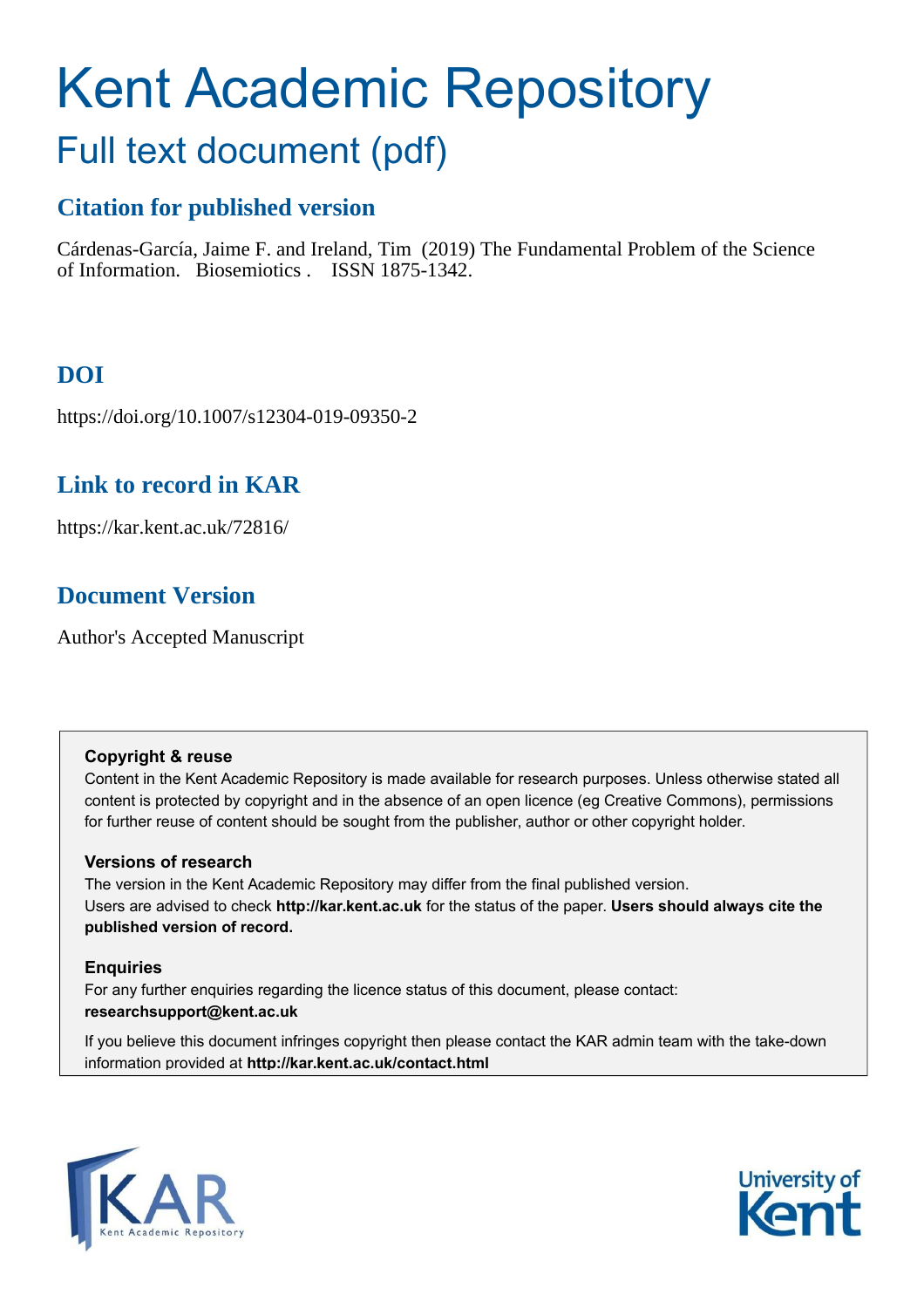#### **The Fundamental Problem of the Science of Information**

Jaime F. Cárdenas-García Department of Mechanical Engineering University of Maryland – Baltimore County 1000 Hilltop Circle Baltimore, MD 21250 USA. E-mail: jfcg@umbc.edu

Timothy Ireland Kent School of Architecture Marlowe Building University of Kent Canterbury. CT2 7NR UK. E-mail: t.ireland@kent.ac.uk

#### **Abstract**

The concept of information has been extensively studied and written about, yet no consensus on a unified definition of information has to date been reached. This paper seeks to establish the basis for a unified definition of information. We claim a biosemiotics perspective, based on Gregory Bateson's definition of information, provides a footing on which to build because the frame this provides has applicability to both the sciences and humanities.

A key issue in reaching a unified definition of information is the fundamental problem of identifying how a human organism, in a self-referential process, develops from a state in which its knowledge of the human-organism-in-itsenvironment is almost non-existent to a state in which the human organism not only recognizes the existence of the environment but also sees itself as part of the human-organism-in-its-environment system. This allows a human organism not only to self-referentially engage with the environment and navigate through it, but also to transform it in its own image and likeness. In other words, the Fundamental Problem of the Science of Information concerns the phylogenetic development process, as well as the ontogenetic development process of Homo sapiens sapiens from a single cell to our current multicellular selves, all in a changing long-term and short-term environment, respectively.

#### **Keywords**

Science of Information; Human-Organism-in-its-Environment; Gregory Bateson; Distributed Cognition; Ecology; Communication; Shannon Information; Distilled Information; Bateson Information

#### **1. Introduction.**

Biosemiotics claims organisms are not only sign-acting, sign-manipulating and sign-creating systems, but also products of sign-action. In general, Biosemiotics is founded on three key thinkers: The Estonian proto-semiotic biologist Jakob von Uexküll (1864–1944), the bio-cybernetic thinking of Gregory Bateson (1904–1980) and the semiotic logic of Charles Sanders Peirce (1839–1914). This triad forms the backbone of biosemiotics. Uexküll's understanding of the organism-in-its-environment is, perhaps, the keystone to the inside-outside problematic. Peirce's sign model and semiotic theory emphasises how cognising, and the inside-outside synthesis, is a condition of sign interpretation, and the principle of a difference, underpinning Bateson's ecological standpoint, brings these two positions together to distinguish what has become the biosemiotic project. The melding of these three key thinkers is perhaps best summed up by Jesper Hoffmeyer, who states that "[b]iosemiotics is the name of an interdisciplinary scientific project that is based on the recognition that life is fundamentally grounded in semiotic processes" (Hoffmeyer 2008a: 3) and that it is "an approach to the study of living systems that takes the production, exchange, and interpretation of signs to be constitutive for life" (Hoffmeyer 2010: 368). So, in summary, biosemiotics is the study of "the sign-character of the processes that takes place inside or between living systems (from the single cell to full organisms and further to populational or ecological systems)" (Hoffmeyer 2008b: 4).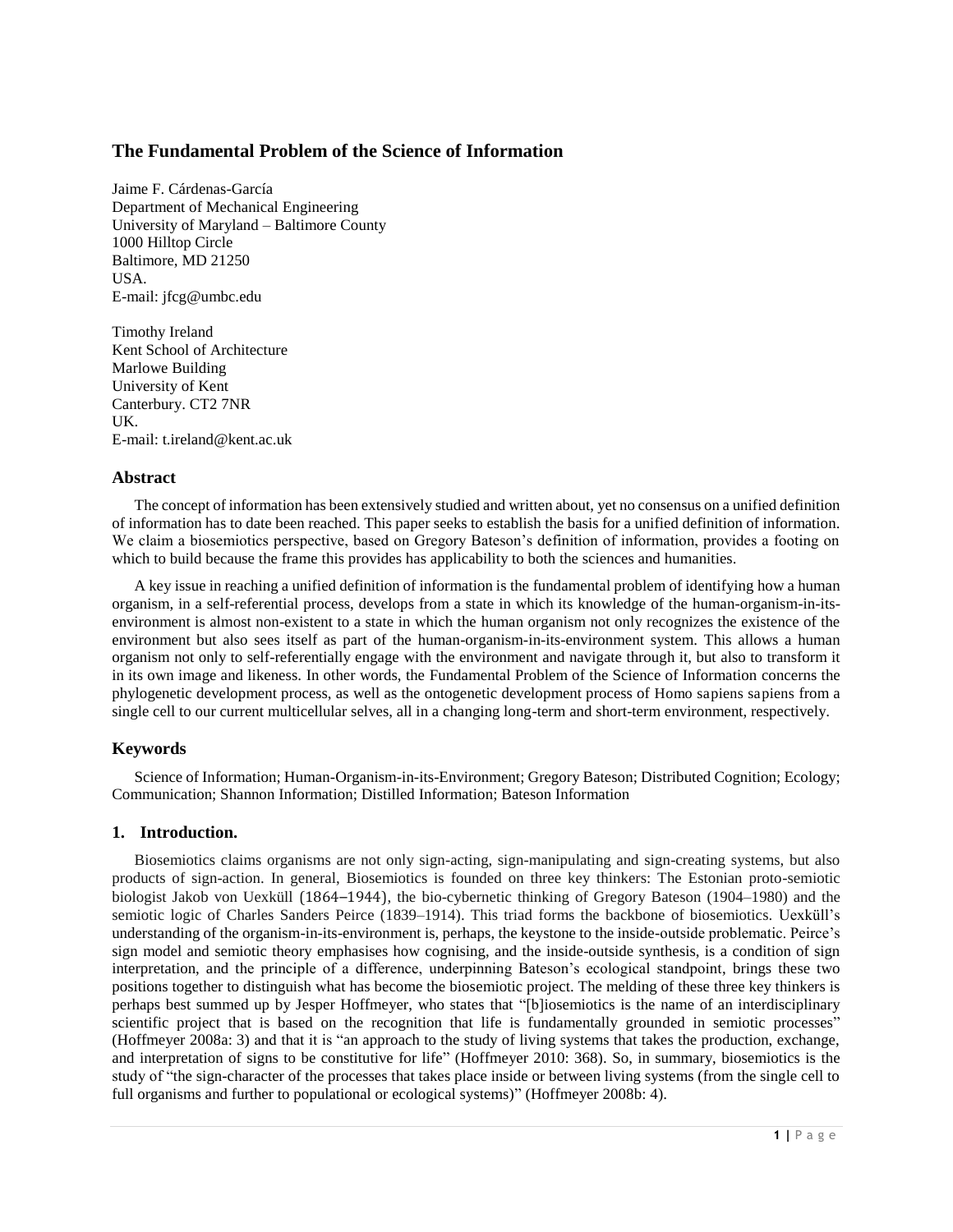Hoffmeyer's statements succinctly express the nature of biosemiotics, and emphasize its interdisciplinarity, its dependence on Peircean semiotics, its concern for biological (or intrinsic) information, and its positing that life and semiosis are coextensive. Though it has to be acknowledged that there are many voices that are discordant with this view, as biosemiotics is a new interdisciplinary scientific project (Emmeche 1999; Pattee 2013; Barbieri 2012 & 2013). Some even reject the notion of biological (or intrinsic) information (Rubin 2017). Further, biosemiotics acknowledges information to be an implicitly semiotic term, which puts it at odds with the more recognized concept of Shannon Information. However, it remains unclear how semiosis is related to information (Kull et al. 2009: 169). Many scholars have emphasized the lack of meaning in information when contrasted with semiosis (Brier 1999; Battail 2009; Sharov 2010; Markoš & Cvrčková 2013; Battail 2013). While others have hinted at the close relationship between information and semiosis (Kull et al. 2009; Brier & Joslyn 2013; Cannizzaro 2013; Matsuno 2013; Vitti-Rodrigues & Emmeche 2017). Additionally, there are scholars that mention that a unification of information and semiotics is possible (Emmeche 1999; Battail 2009; Pattee 2013; Barbieri 2013; Battail 2013; Cannizzaro 2013; Rohr 2014; Auletta 2016; Vitti-Rodrigues & Emmeche 2017; Heras-Escribano & de Jesus 2018). This paper does not attempt to clarify the relationship between information and semiotics. It is a brief review of the disparate ideas of what information is, so as to draw correlations between these to establish a footing on which a unified definition of information may be built. We claim a biosemiotic perspective is necessary for this, because how a living system interacts with its environment (from a cell to a human organism) is constitutive of sign relations and information exchange.

Organisms are interpreters of and responders to information, which they may perceive as signs (i.e., of food, danger, orientation, copulation), or as James Gibson (1966) would have it, organisms are perceptual systems that perceive stimulus, which are distinct from their source. So, when we refer to a stimulus as being a sign, what we mean by "sign" is simply a relation whereby one part of the world is being used to stand for something else other than itself. As Favareau (2007) states: "The key to this understanding is that 'sign relations' are primarily not something psychological, linguistic or even human-specific – but rather, simply those internal-to-external relations that all living organisms must establish in order to successfully negotiate the never 'fully knowable' world upon which all aspects of their lives depend". Pheromones used by ants to communicate are chemical compounds used, for example, to indicate the presence of food. Throughout the animal kingdom pheromones are used to signify danger, food source, territory or disposition to mate. At some point in evolution the volatilised chemical compounds (we refer to as pheromones) came to have particular significance because some experience led to a relation between physiology and extraneous matter. Organisms have evolved manipulating their environments which they structure to enhance communication (i.e., to mark territory or direction of food) and improve performance. Offloading tasks onto the environment organisms simplify cognitive and physical activity (see Kirsh, 1995), and social organisms, having developed the capacity to manipulate their environments, build structures in which they embed information enabling them to shape and manage the collective's activities.

Biosemiotics is also generous in its recognition of many types of information, including,

**Syntactic or Shannon information** – is that type of information that underlies the Mathematical Theory of Communication proposed by Shannon (Shannon 1948). It involves the sharing of a message between two parties, i.e., having the ability to recognize the originally sent message out of all possible messages that might have been sent. The semantic content is found to be irrelevant to the engineering problem requiring the efficient transmission of the syntactic elements in the message. The fact that Shannon information does not involve meaning has made it difficult to integrate it into biosemiotic use in the context of Peircean signs. And it has been claimed that (Shannon) information is not enough (Brier 2008).

**Bateson information** – is the concept of information that involves a difference that makes a difference (Bateson 1972: 321). It is a widely referenced and recognized definition of information and is considered well integrated into the biosemiotic fold. This is the definition of information that is used and developed in this paper.

**Biological, heritable, or intrinsic information** – is the type of information that is directly linked with the genome and is deemed acquired by variation and natural selection. Francis Crick (1958) proposed the existence of "The Central Dogma" which argued for the existence of intrinsic information in the workings of the genome (Barbieri 2012 & 2013).

**Functional information** – is a set of signs that encode the functions of the organism (Sharov 2010: 1058; Sharov 2016).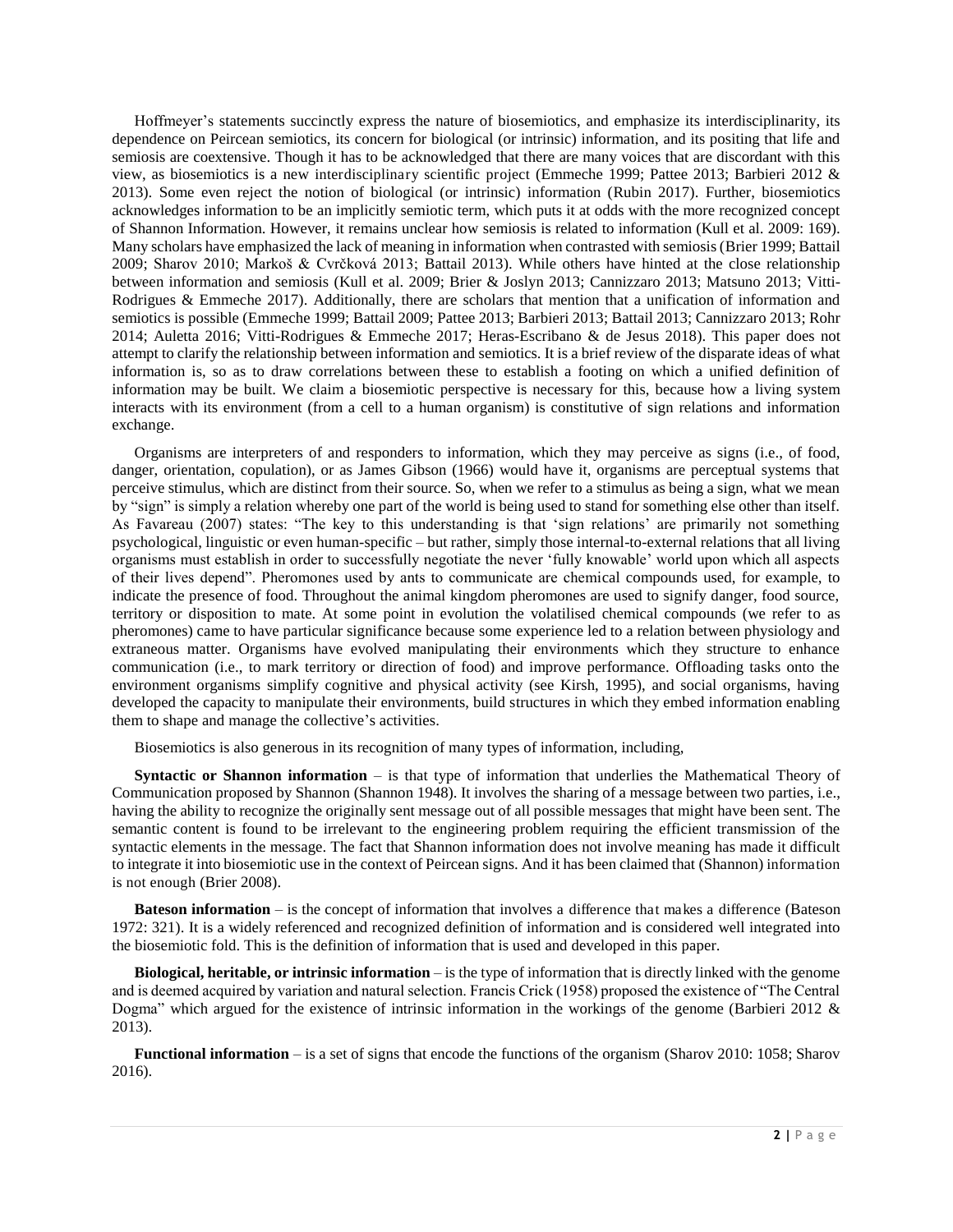**Non-heritable learned or creative information** – is that portion of information that we acquire by the cognitive process and is stored in nervous systems and brains, and acquired by observation and instruction, or created by cognitive variation and individual or cultural selection (Pattee 2013: 12).

**Measured physical information** – meaning experimental observation or measurement of a physical system in the context of a theory of natural laws (Pattee 2013: 12). And,

**Ecological information** – is the information that organisms of all kinds are receptive to, due to existing informational patterns that are present in the environment and have a semiotic character (Heras-Escribano & de Jesus 2018).

To establish whether one or another definition of information is the most inclusive one needs to ask whether or not it can explain the phenomena of the others. We propose Bateson's definition of information is the most encompassing, because of its general applicability.

While many of the above cited scholars refer to the definition of information by Gregory Bateson, none go beyond citation and cursory analysis. This paper engages with the definition of information by Bateson in order to discover its objective and subjective elements. A salient starting point is the identification by Bateson that "The unit of survival is a flexible organism in its environment" (Bateson 1972: 457). Thus, contextualizing the existence of all living beings, including humans. Leading to the identification of the autopoietic homeostatic nature of the human organism (Maturana & Varela 1987; Varela 1991), in the context of a flexible organism in its environment. And, considering human distributed cognition from an organism-in-its-environment perspective (Cardenas-Garcia & Ireland 2017) in developing a systematic approach to a dynamic concept of information: i.e. Bateson information.

 The rest of the paper is divided into six sections. First, the theory of communication is put in perspective by looking at how John Wilkins, long-ago, coded information for secret communication, as well as how more recent efforts led to Claude Shannon and his mathematical theory of communication. Second, the definition of information by Bateson is presented as preliminary to permit a closer examination of its elements. Third, the role of the lone autopoietic homeostatic human-organism-in-its-environment as a cognizing being in a process of distributed cognition is shown to be central to information. Fourth, the social autopoietic homeostatic human-organism-in-its-environment is shown to impact how information influences the communication process. Fifth, the whole Batesonian informational process is put in perspective so as to attempt an approach to understanding how a Unified Theory of Information (UTI) may come about. Last, a summary and some conclusions are presented putting the fundamental problem of the science of information in perspective.

#### **2. Information as Coded Communication**

One of the earliest accounts of what can be considered a definition of information and its application to communication is that by John Wilkins, whose primary interest was in cryptography (Gleick 2011). In a book entitled Mercury: Or the Secret and Swift Messenger. Shewing, How a Man may with Privacy and Speed communicate his Thoughts to a Friend at any distance Wilkins wrote,

For in the general we must note, That whatever is capable of a competent Difference, perceptible to any Sense, may be a sufficient Means whereby to express the Cogitations. It is more convenient, indeed, that these Differences should be of as great Variety as the Letters of the Alphabet; but it is sufficient if they be but twofold, because Two alone may, with somewhat more Labour and Time, be well enough contrived to express all the rest (Wilkins 1694: 131-132)

And,

Concerning which, in the General it may be concluded, that any Sound, whether of Trumpets, Bells, Cannons, Drums, &c. or any Object of Sight, whether Flame, Smoak, &c. which is capable of a double Difference, may be a sufficient Means whereby to communicate the Thoughts. (Wilkins 1694: 133)

These passages are striking. Firstly, because they provide a basis for thinking about the creation of a code to communicate at long distances (i.e. cryptography) and secondly, that Wilkins' insight is a pre-cursor to Bateson's definition of information.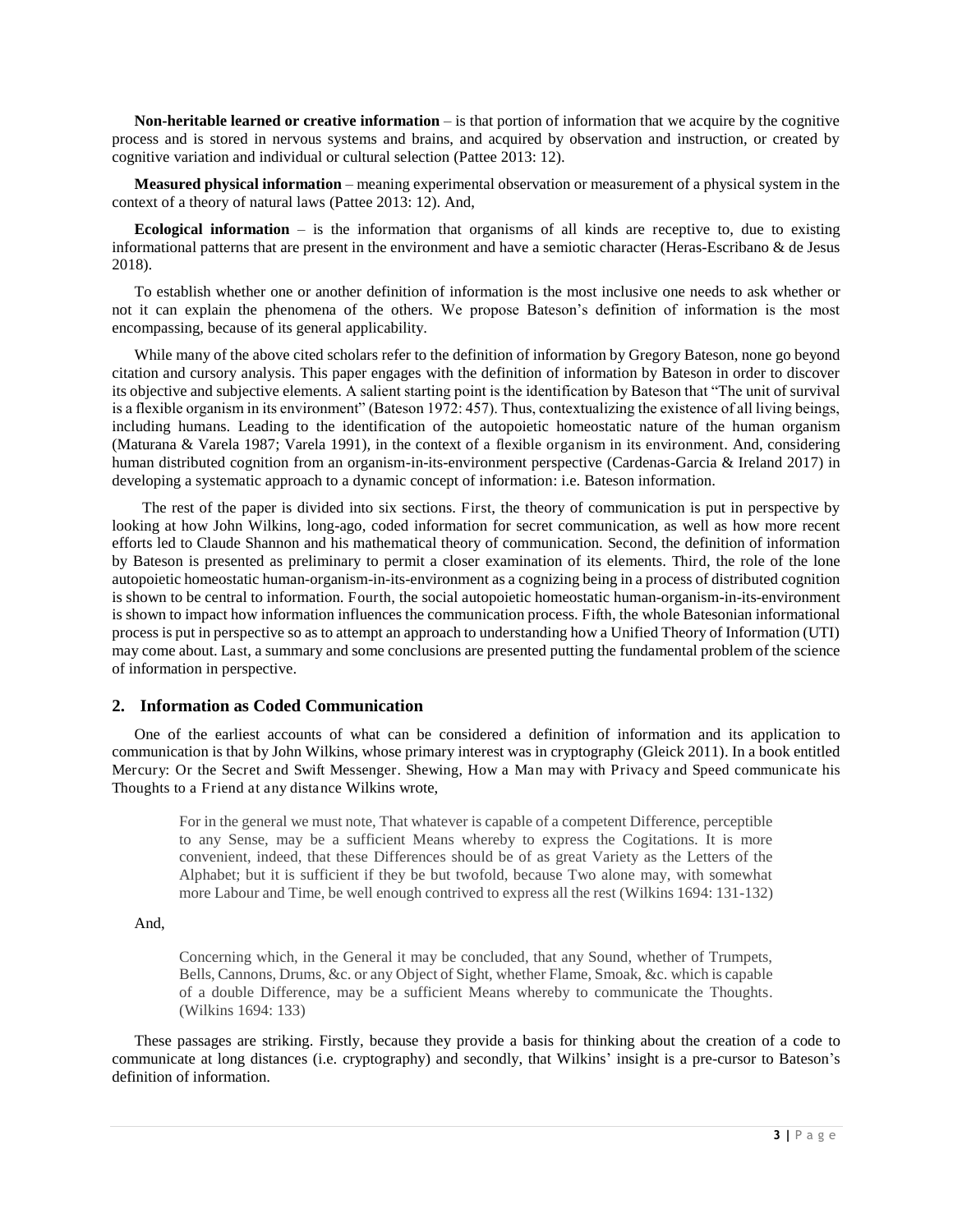It is significant that Wilkins mentions that "whatever is capable of a competent Difference, perceptible to any Sense, may be a sufficient Means whereby to express the Cogitations" because (1) it implies he is concerned with coding complex messages using a "competent Difference", and (2) this "competent Difference" may be obtained using "any Sound" or "Object of Sight" with at least the capability of a "double Difference" to allow cryptographic communication to occur. It might be surmised, from the above quotes, Wilkins did not limit communication to sound and sight only, but rather as something including all of our senses; depending on circumstance. This seems to recognize the primacy of our five most important senses in communication and information. Wilkins is clearly ahead of his time in proposing a binary communication coding system. Such a system became a reality more than a century later in the 1830s, when work in England and the United States resulted in the development of the telegraph permitting long distance communication using dots and dashes. This does not take into account the binary system using 0 and 1, based on Boolean algebra (Boole 1854), or the connection made between electrical circuits and Boolean logic (Shannon 1938) that has become the basis for digital computation and communication systems. These latter developments have defined how information tends to be comprehended, and are key to our current omnipresent concern with communication and information as something which is stored and shared.

Shannon's (1948) landmark paper prompted establishment of the discipline 'Information Theory'. The First International Symposium on Information Theory took place in London, at the end of September 1950 (at which Shannon was a major participant), comprising topics typically associated with the field of 'Cybernetics'. Informationtheoretic ideas had been developed previously, for example, by Fisher (1935), Gabor (1946), and Wiener (1948), driven by the need to develop systems that function on the basis of transmitted and processed data (such as automatic artillery installations). This prompted the need to quantify measurements of different kinds that would allow one "to discover the method which will give us the maximum amount of information for a given outlay of time or space or other resources" (MacKay 1969: 10). Prior to this time the need to provide a quantitative/objective appraisal of information might have existed but was not a priority. There was an implicit understanding (qualitative/subjective) of information as something that added to your existing knowledge, i.e., "when 'what we know' has changed" (MacKay 1969: 10). In summary, the advent of systems whose input is information, reflecting the need to continue to pursue the often-unstated goal of trying to reproduce ourselves and extend our capabilities, requires newer and better ways of defining and measuring "information" on a quantitative/objective basis.

In an effort to better examine the need to accomplish this, Figure 1 shows a block diagram of a communication system that underlies the Mathematical Theory of Communication proposed by Shannon (1948) that characterizes the sharing of a message incorporating information between two parties. The Information Source initiates the communication process by the creation of the message to be transmitted. The Transmitter may be characterized as the point at which an agreed upon coding takes place such as that implied in the Morse code. After which, the message gets transmitted by means of a Channel in the form of a Signal, which may incorporate a Noise Source. This is typical of any signal that is launched into a cable or the airwaves, which accumulates noise from multiple sources in its path, some predictable, some not. The Receiver then receives the signal and decodes it, allowing its reception and interpretation at its Destination. It may be even argued that this communication system is of a general nature and each and every communication includes all of these steps.

One aspect of this communication system is that it can be analyzed mathematically in great detail, even incorporating probabilistic prediction in order to recognize the originally sent message out of all possible messages that might have been sent. But there is one aspect that this communication system does not take into account, and that is the semantic content of the message. Shannon was clear about the limitations of his theory and stated that "the semantic aspects of communication are irrelevant to the engineering aspects" (Shannon and Weaver 1949: 8) though in some instances the engineering aspects may reveal or imply semantic content. It is also clear that only a human being at the Destination can make use of this semantic content, and this has resulted in confusion as to how exactly the concept of "information" should be used because it is a concept that is content and context dependent. In short, the communication process may be likened to the process of conveying, or transmission of, messages incorporating information, but it is not the information itself. To further explore the issues associated with content and context the next section reconsiders the definition of information provided by Bateson; and which Wilkins seems to have anticipated in pursuing cryptologic communication.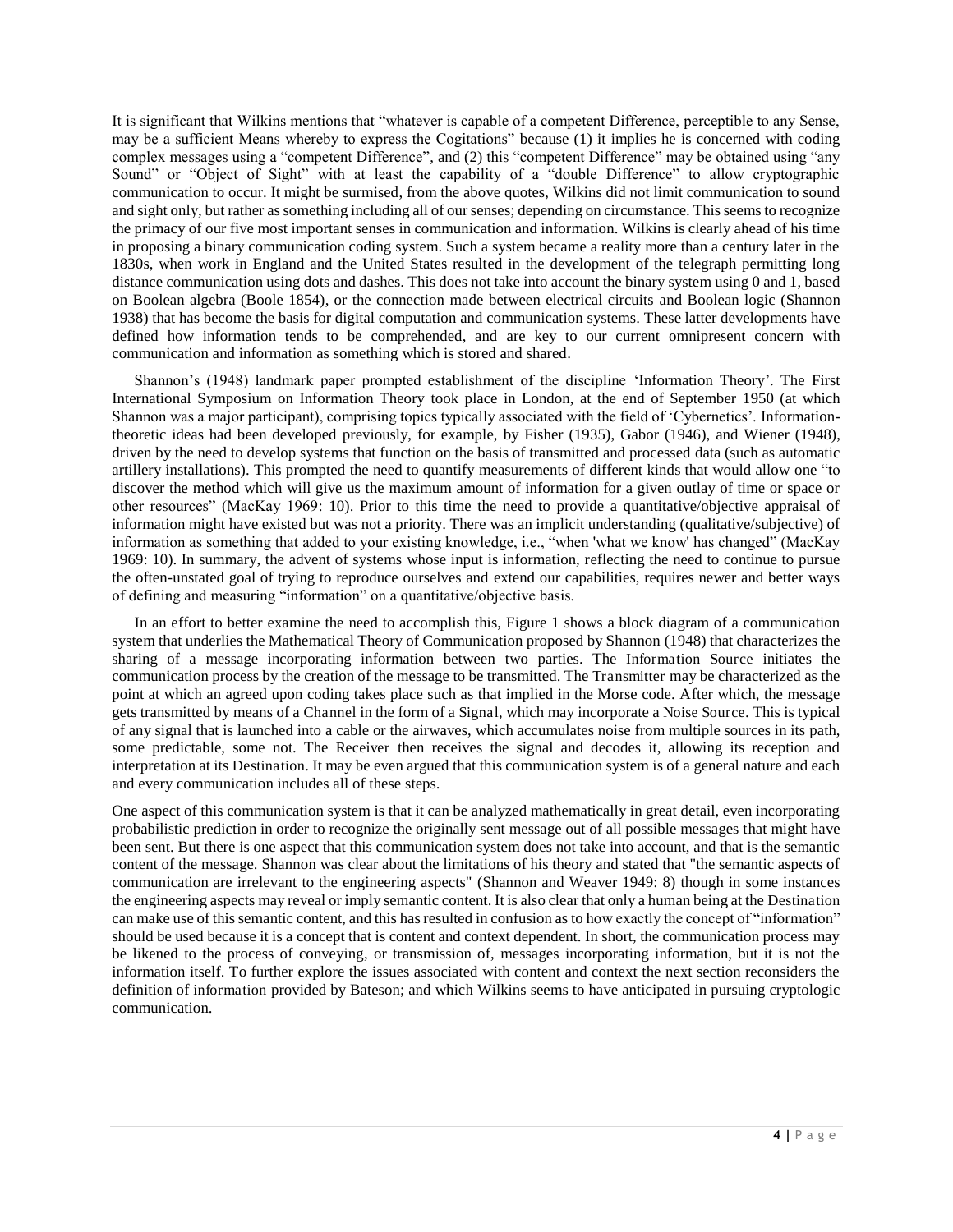#### **3. A Close Inspection of Bateson Information.**

Everything should be made as simple as possible, but no simpler. Albert Einstein**<sup>1</sup>**

Before embarking on a close examination of the definition of information by Bateson it is worthwhile noting that the colloquial expression "I know it when I see it" is applicable to the concept of information. A notable example is the famous dictum by Norbert Wiener: that "Information is information, not matter or energy. No materialism which does not admit this can survive at the present day" (Wiener 1948: 132). Stated in the context of a definition of information that parallels that of Shannon. More recently, Hofkirchner states:

Equally, no unifying scientific information concept is available. We are accustomed to living with a multiplicity of diverse, and even contradictory, concepts of information. These are used throughout the edifice of natural, social and human, and engineering sciences, not to mention everyday thinking. (Hofkirchner 2013: 4)

#### And proposes:

Thus, the task of an as-yet-to-be-developed Science of Information is to study the feasibility of, and to advance, approaches toward a Unified Theory of Information and toward a unifying concept while constantly being aware of a potential failure of the project. (Hofkirchner 2013: 4)

This last statement serves to summarize the state-of-the-art in defining the Science of Information. So, let us begin by looking to Bateson to provide some guidance as to a theory of information that may have general applicability, to begin the process of developing a Unified Theory of Information (UTI).

Bateson is well-known for stating that, "In fact what we mean by information – the elementary unit of information – is a difference which makes a difference..." (Bateson 1972: 321). There are two salient characteristics to this definition. It implies that information is (1) an elementary (objective) unit, and (2) it is self-referential in nature, and thus subjective. It seems that this is an attempt by Bateson to frame the debate about information around these two issues, but not much progress occurred afterwards and Bateson got caught up in the unproductive negentropy debate (Qvortrup 1993). This definition, which has captured the imagination of many, has a simple and general nature which can serve as a starting point for a UTI (Capurro and Hjørland 2003; Hofkirchner 2008 & 2013b; Pattee 2013). So, let us engage in the process of looking more closely at the two salient characteristics of the definition of Bateson information, one quantitative/objective, and the other qualitative/subjective in the next two sections.

#### **3.1 Quantitative/objective Bateson information**

Information Theory has a short but sizable history. Discovery of the electromagnetic spectrum impacted the development of communication technologies, such as the telegraph and wireless transmission, and incited interest in Information Theory. Shannon's mathematical theory of communication quantifies the notion of information, defining it as a quantitative/objective mathematical construct. The result is that information may be encoded using binary digits or bits. Bits are generally regarded as the most elementary units of information, which are amenable to efficient machine processing and transmission. The quantitative/objective aspect of information, which is amenable for electromagnetic processing and transmission, is that portion of information that human beings distil and code (as bits) to communicate as effectively as possible with other human beings (See Shannon & Weaver 1949). The constraint imposed by the absence of semantic content is inherent to this coding process, and is symptomatic of any process of communication that needs information to be distilled and coded. This argument also applies, and may be extended backwards in time, to humankind's earliest forms of communication: a topic that will be addressed later. In summary, it is possible to define the quantitative/objective aspect of information explicitly for transmission as part of a process of communication. Consequently, what is typically referred to as "Shannon information" is the quantitative/objective aspect of information. This implies that Bateson information subsumes Shannon information, and not, as is commonly believed, that Shannon information is primary [see for example, the work by MacKay (1969), Dretske (1981), Stonier (1997), Capurro and Hjørland (2003), Brier (2008), Vedral (2010) and Burgin (2010)]. To conclude this section,

 1 Quote generally attributed to Albert Einstein, see for example: https://www.colorado.edu/physics/EducationIssues/ Electrodynamics/documents/homework\_FA11/Relativity\_review.pdf (Accessed: August 18, 2018)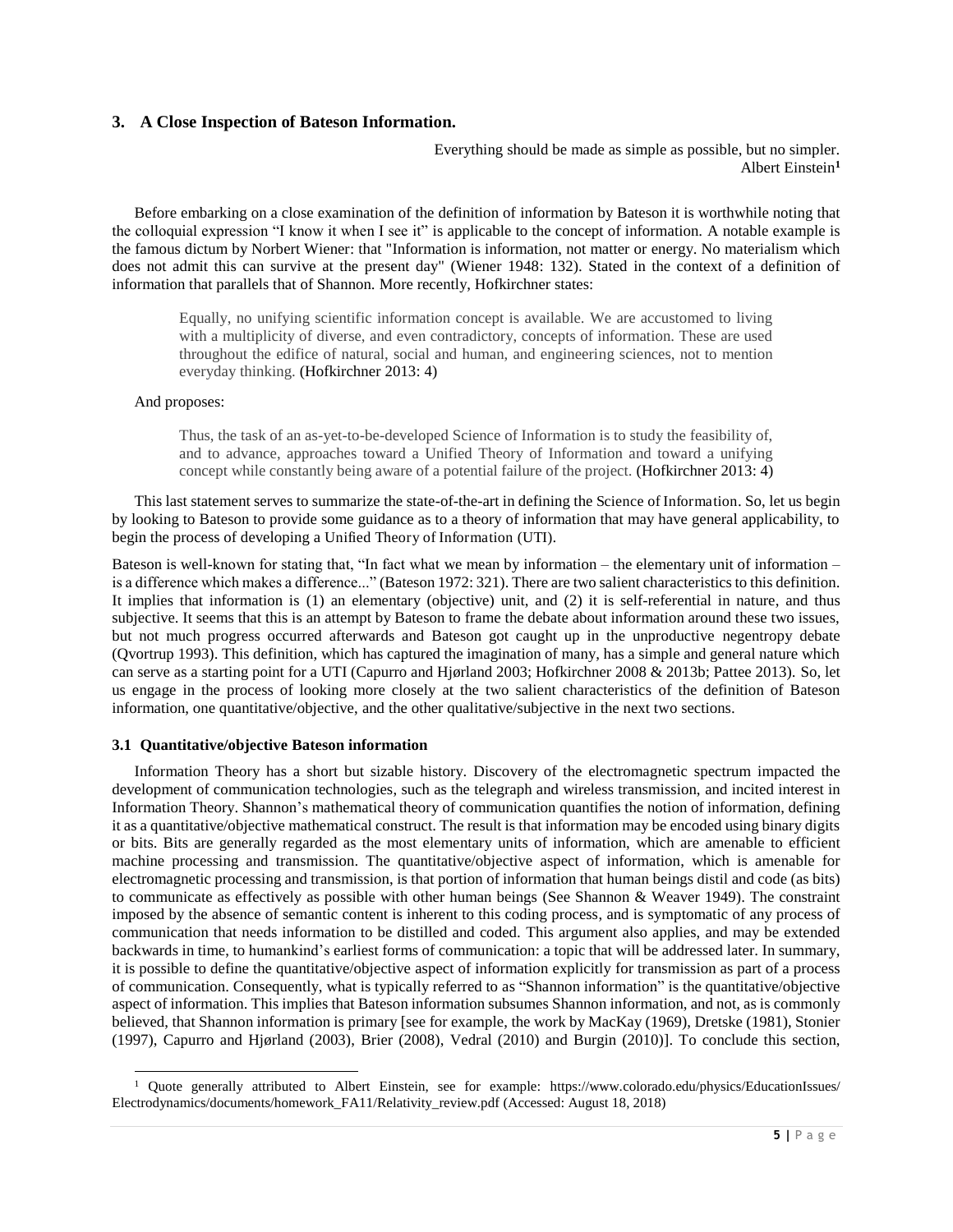Shannon information is a quantitative/objective difference, which may be as simple as the difference between 0 and 1, or fully dark to fully light. Perceptible information (Just Noticeable Differences or JND) is a necessary but not a sufficient condition for a living being to notice a difference (Cárdenas-García et al. 2018).

#### **3.2 Qualitative/subjective Bateson information**

l

A possibly more significant question is: why does a specific difference make a difference to a living being? Or, from a qualitative/subjective perspective: what causes a living being to make distinctions in these differences? And, do these distinctions allow a human organism to discover meaning in making distinctions? To answer these questions requires the identification of a fundamental or primary motivation for the living being to notice a difference. In other words, these questions go to the heart of determining the motivation of the motivation for all organisms, including the human organism. Since all living beings are geared to notice differences, whether consciously or unconsciously, there needs to exist a self-referential motivation, implied in Bateson's statement, for that to occur. A living being perceives its environment using its sensory apparatus, which in the case of a human being amounts to its five key senses: touch, sight, hearing, taste and smell. From the perspective of JND, for human beings, the sensed percept has to meet the criteria of having sufficient amplitude to be detectable and also to be within the dynamic range of the sensing organ, e.g., in the visible light electromagnetic spectrum (400–700 nanometers), or the frequency range of human hearing (20 Hz to 20 kHz). Also, the signal has to be not too fast, nor too slow. If too fast, the sense organ will not register it; if too slow, the sense organ will ignore it, i.e., living beings avail themselves of specialized organs to notice these differences. In short, it is the motivated detection of sensory differences in a dynamic environment that allows a human being to construct an internal or endogenous world of meaningful qualitative/subjective information.

#### **3.2.1 The living being needs to be motivated, consciously or unconsciously, to notice a difference**

The motivation of the motivation for a living being to notice a difference is the need, whether conscious or not, to self-referentially satisfy its physiological and social needs. Physiological and social needs of a human organism are as basic as the need to take a breath, to eat and drink, to dispose of matter detrimental to its functioning, and to engage with another human being to help it survive at the early stages of its life. We self-referentially start and end our life out of the womb by gasping for air. Satisfaction of the physiological and social needs of the organism<sup>2</sup> keep it in homeostatic balance in its environment, mostly in the form of reflex actions, if it is to survive and prosper. It is worth noting that the notion of physiological needs is an evolving self-referential notion. For example, human eating habits may change over time due to the aging process, or even the learning process that every human being undergoes; apart from cultural constraints that influence the development of eating practices. The process of noticing differences motivates the finding of meaning in the generation and processing of information, due to positive and negative feedback processes engaging the living being, resulting from the ever-present and recurring basis of physiological and social needs. In short, the phylogenetic and ontogenetic development of human beings is subject to the satisfaction of physiological and social needs in a qualitative/subjective informational process which by its very nature is ever-present and self-referential.

When referring to the self-referential nature of the qualitative/subjective informational process and to better understand its nature, it is worthwhile to contrast it with that used in language. In the context of language, selfreference is used to denote a statement that refers to itself or its own referent, such as "This sentence is false". Such use is generally found to be contradictory and not useful. The type of self-reference that we would like to pursue in the time domain is that found in Spencer-Brown (1969) and commented on by Varela,

But we should pay attention to the fact that the double nature of self-reference, its blending of operand and operator, cannot be conceived of outside of time as a process in which two states alternate, and thus retrieving Spencer Brown's interpretation. True as it is that a cell is both the producer and the produced which embodies the producer, this duality can be pictured only when we represent for ourselves a sequence of processes of a circular nature in time. Apparently our cognition cannot hold both ends of a closing circle simultaneously; it must travel through the circle ceaselessly. Therefore we find a peculiar equivalence of self-reference and time, insofar

 $2$  The word "organism(s)" is used mostly in reference to human-organism(s). If there is consideration of other organisms, it will be made explicit in each particular instance.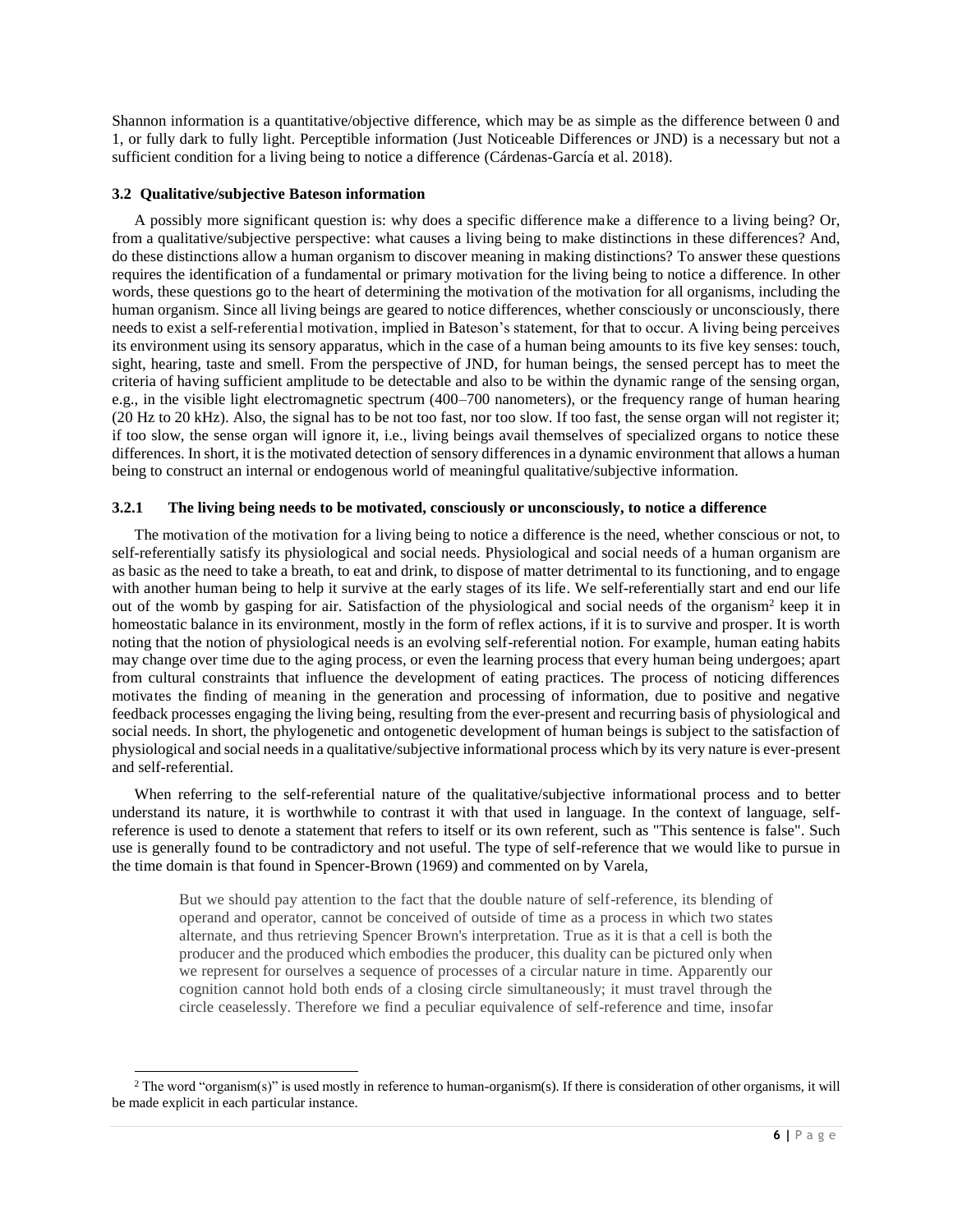as self-reference cannot be conceived outside time, and time comes in whenever self-reference is allowed." (Varela 1975: 20)

Similarly, spatial self-reference can be identified by referring to the idea that a map is not the territory it represents (Korzybski 1994: 58), whereby each consecutive cognitive interaction with either the map or the territory leads to a new self-referential appreciation of the map or the territory, respectively.

#### **3.2.2 A comparison is basic to human information acquisition and development**

The concept of noticing a difference requires a comparison between at least two spatial and/or temporal instances. This means that at least two elements are required (as Wilkins stated) for this comparison to be made, and which relate to our sense organs distinguishing capabilities. Spatial data may be parallel data from many sources which may be compared (e.g., binocular vision) or not (skin sense organs) at a specific point in time and then as temporal data which is continuously compared to establish invariant coherence (Cárdenas-García et al. 2018). This is where the concept of a sensory map is useful. A sensory map is defined as the spatial distribution capture of a specific region of the dynamic environment by a sense organ of an organism at a specified time. So, the difference or difference/information map originates from a comparison between two sensory maps. This implies that the always dynamic environment is rich in instances useful in the creation of sensory maps (Martinez-Conde et al. 2004). So, objectively, sensory maps are everywhere there is matter, whether static, changing or moving. Subjectively, their detection corresponds to the everpresent quest to satisfy physiological needs of the organism.

Let us use this notion of dynamic sensory maps to put the previously mentioned and particularly influential quote by Wiener in perspective: that "Information is information, not matter or energy. No materialism, which does not admit this, can survive at the present day" (Wiener 1948: 132). While defining information, in this instance, in terms of itself, Wiener does go on to develop a definition of information (see Wiener 1948) that parallels that of Shannon. Further, Wiener's statement implies that information is another fundamental quantity in nature; in addition to matter and energy. But information is not a fundamental quantity of the universe. Organisms either sense moving matter/energy or shift position/perspective: in a sense creating motion. So, information is a product of continuous perception of dynamic sensory maps. Yet Wiener's claim has remained unquestioned by many, including physicists, and his affirmation of the fundamental nature of information is taken as gospel. Thus, posing an impossible quandary for materialism and motivating the persistence of information as an independent and/or quantitative/objective entity. Wiener's fundamental point of view, qualifying information as a fundamental quantity in the Universe, is reflected in numerous works, including those by Wheeler (1991), Stonier (1997), Yockey (2005), Lloyd (2006), Umpleby (2007), Burgin (2010), Floridi (2010), Vedral (2010), Hidalgo (2015) and Zukerfeld (2017), among others. Additionally, it rings true in the biosemiotics literature (Brier 1999 & 2008; Battail 2009 & 2013; Barbieri 2012 & 2013; Pattee 2013).

Wiener (1954) refers to this process of dealing with information as follows: "... a name for the content of what is exchanged with the outer world as we adjust to it, and make our adjustment felt upon it. The process of receiving and of using information is the process of our adjusting to the contingencies of the outer environment, and of our living effectively within that environment" (Bynum 2006: 162). The impossible quandary posed by Wiener for materialism (when he states there is information in the environment, when there isn't), is fundamentally resolved when it is recognised that our world is dynamic and the senses of all living beings, including humans, cannot but take notice of this material/physical aspect of moving matter or energy. The identification of differences (i.e. information) in matter and energy is fundamental to our existence. Missing in Wiener's interpretation is that information is differences. Differences that human and living beings learn to interpret in satisfying their physiological and social needs. Indeed, Wiener is right, information is "not matter or energy". Information is differences in matter and energy detected by living beings. Further, differences/information do/es play the role that Wiener envisioned but not in the way that he envisioned it. Information is not "exchanged with the outer world as we adjust to it, and make our adjustment felt upon it". Rather, in the brain, differences/information take the form of preferred pathways where behaviour and ideation are due to synaptic changes in organization as a result of conditioning, brought about by our sensory and activity experiences, impacting neural network dynamics (Hebb 1949). The brain becomes an ever-evolving organ that reflects the physical world in its organization, but at the same time has the capacity to affect the organization of the world by the actions of the human being in the environment. We might therefore postulate that there is no need to suppose the existence of agency for the human organism-in-its-environment, because the motivations of the motivations of the organism-in-its-environment are its physiological and social needs. These motivations of the motivations are the motive elements to what appear agential acts on the part of organisms.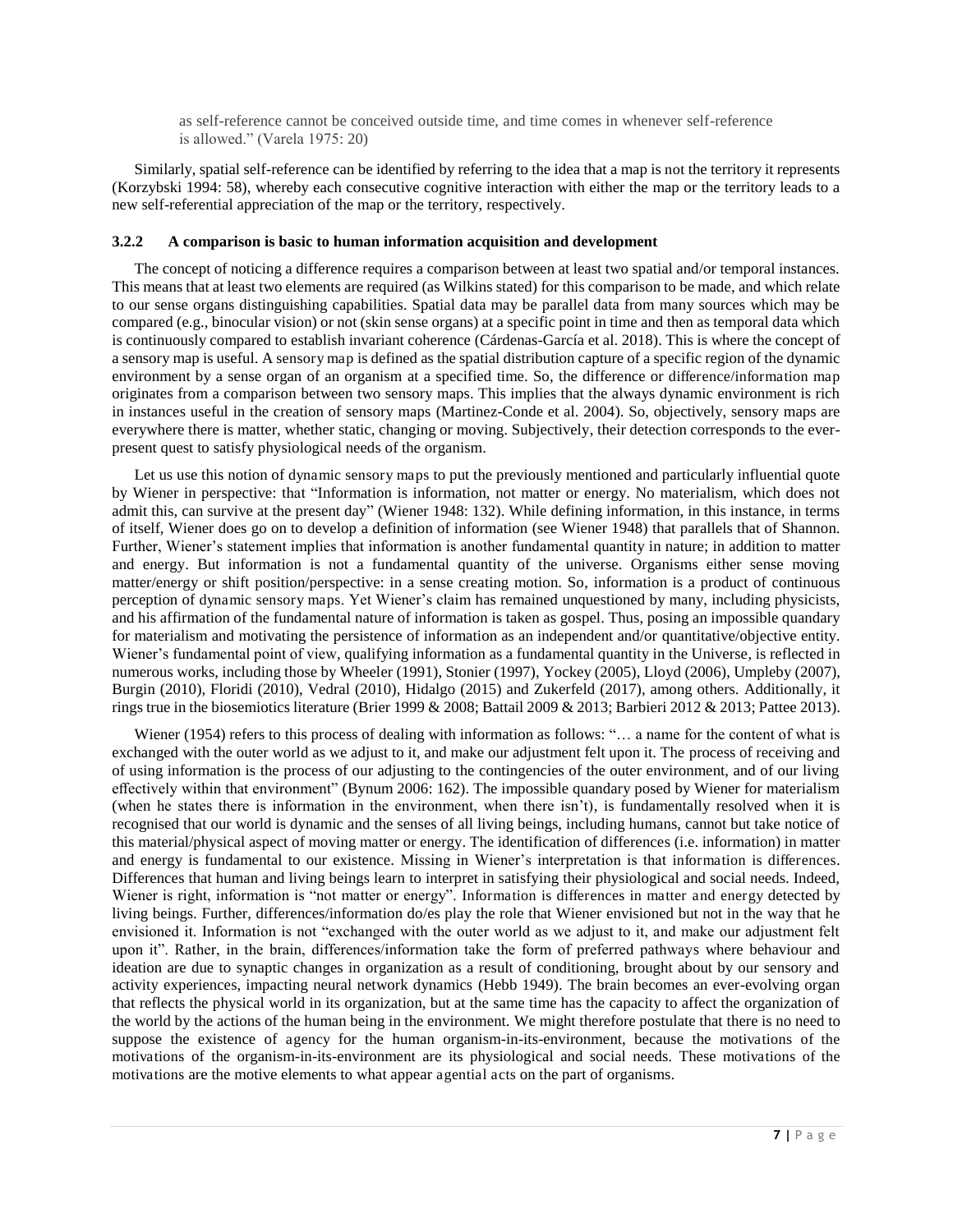In summary, the almost always moving organism in its never-ending quest to satisfy physiological and social needs contributes to the detection of the invariant structure of matter and energy in the form of sensory maps whose comparison results in difference/information maps that become meaningful to the organism. The phylogenetic and ontogenetic development of the human organism requires the existence of an information generation and processing capability in the human organism that permits progressive development and learning over time. The challenge for any organism is to gain a foothold in the environment that subsumes it, to satisfy its ever-present and changing physiological and social needs. This challenge was met since the time the first organism came into existence and implied a differentiation between itself and its subsuming environment. This qualitative/subjective, self-referential informational capability of the organism-in-its-environment led to the development of complexity in the evolution of living beings.

#### **3.2.3 Information, difference and idea are synonymous**

Bateson introduces the relationship that exists between difference and idea by stating:

I suggest to you, now, that the word "idea," in its most elementary sense, is synonymous with "difference."' Kant, in the Critique of Judgment—if I understand him correctly—asserts that the most elementary aesthetic act is the selection of a fact. He argues that in a piece of chalk there are an infinite number of potential facts. The Ding an sich [thing as such], the piece of chalk, can never enter into communication or mental process because of this infinitude. The sensory receptors cannot accept it; they filter it out. What they do is to select certain facts out of the piece of chalk, which then become, in modern terminology, information. (Bateson 1972: 321)

Several important points are applicable to this quote that attempts to deal with information in an "elementary sense". Foremost is that the word "idea" is synonymous with "difference". This brings into focus the fact that our cognitive process is one that deals well with differences and these differences may be characterized as ideas that we are able to discern, categorize, describe and share orally and otherwise. This information may be categorized as that portion of information that has the potential to become Shannon information, that can be represented in terms of bits of information. It might even be said that the ideas that we are able to share with our fellow human beings are ideas that can be gesturally and/or orally expressed or, after writing was invented, sharing ideas by extending our memory into the world using pictographs, sculptures and writing. Another point that is made using the example of the piece of chalk, generally white in color or encompassing "white light" or light containing all frequencies of visible light, takes the role of every object and represents an object with "… an infinite number of potential facts". This emphasizes the fact that our senses are incapable of accessing the infinite information that is at the reach of our senses (from the differences revealed from the dynamic mass/energy continuum). Lastly, because of this need to ascertain what is in front of us, these senses need to be selective so as to only use the minimal set of information in response to satisfaction of physiological needs, i.e., the organism is unable to process the excess information and needs to "filter out" the excess facts, and to select only "certain facts" from the use of the "sensory receptors" which are "information", with the underlying motivation of satisfaction of physiological and social needs. In the case of the chalk it might be the determination of its outline as revealed by its surroundings that might give meaning to its shape and use.

#### **4. Information and the Organism-in-its-Environment**

One advantage of this fundamental and self-referential definition of information by Bateson is its generality and therefore its applicability to every type of situation in which a human being or, more generally, an organism-in-itsenvironment generates and interacts with information. In the case of a human being, Bateson considers a difference, idea and information as synonymous. In effect, promoting the claim that "Information is physical" (Landauer 1991): i.e., that it exhibits a physical/material existence in its multifarious expressions. Information may be generated, recognized, internalized and then exteriorized by a human being, with a general emphasis that only living beings have the need to access information (Roederer 2003, 2005, 2016).

Another noteworthy aspect of Bateson's definition is that it is a quantitative/objective and qualitative/subjective definition which relies on the organism-in-its-environment to make self-referential distinctions. This goes to the heart of the discussion on information, i.e., information may be viewed from a quantitative/objective perspective and also from a qualitative/subjective perspective in the historical process that involves its recognition, extraction, creation, transmission, preservation, storage and utilization. This historical process is called distributed cognition, or the immanent recursive relationship between life and information, where distributed cognition is the ability of a selfreferencing organism to interact with its environment to satisfy its physiological (internal and external) and social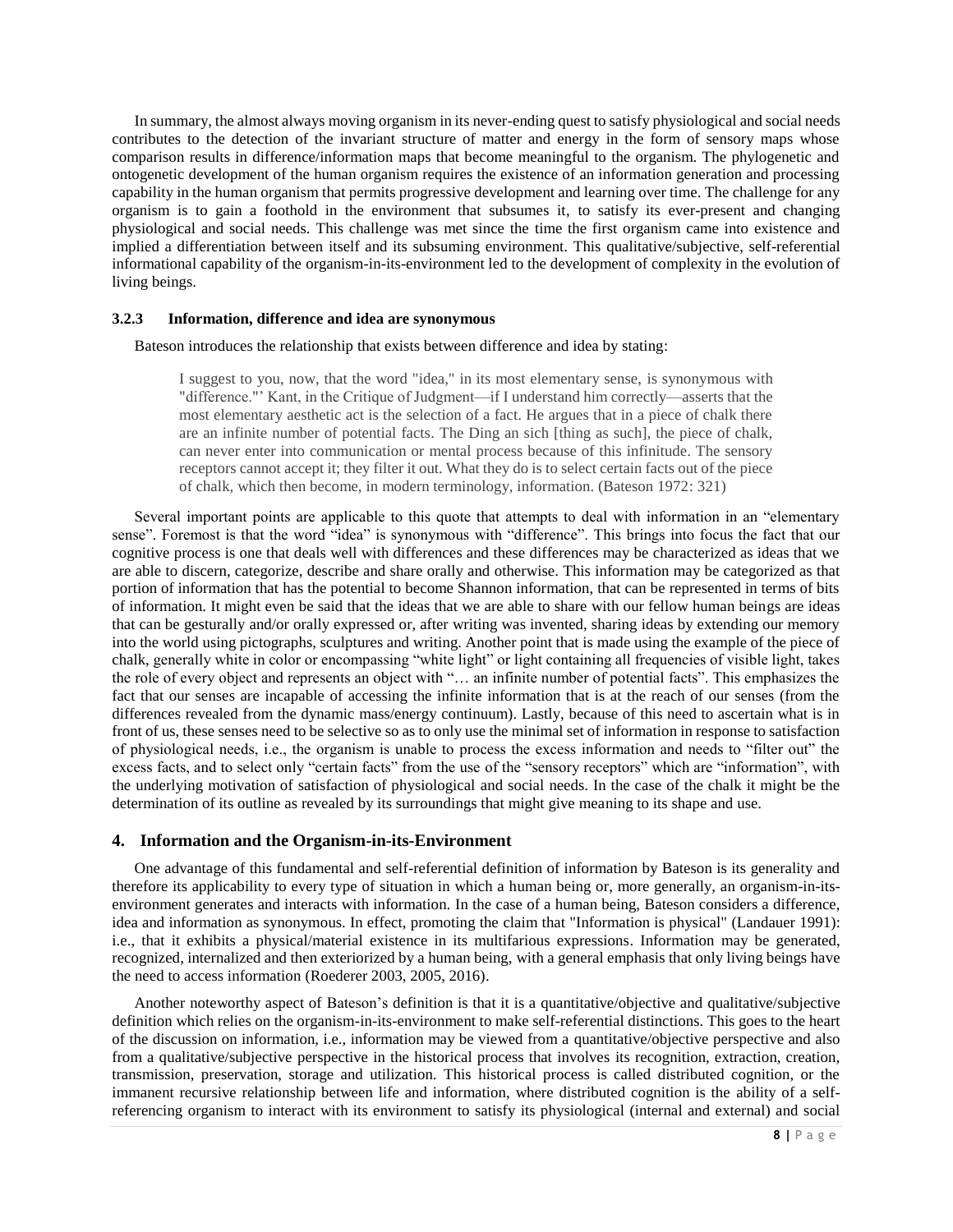needs to survive and sustain itself (Cardenas-Garcia 2013; Cardenas-Garcia & Ireland 2017). Therefore, there is no purpose to information, except in the context of life and cognition. A human-organism-in-its-environment is in constant recursive interaction with information since inception: from the differences revealed from the dynamic mass/energy continuum. This emphasizes the dynamic nature of life and information.

#### **4.1 The autopoietic homeostatic human-organism-in-its-environment**

The human-organism-in-its-environment may be represented preliminarily as a single organism-in-theenvironment, as shown in Figure 2. This represented human-organism-in-its-environment is interacting asymmetrically with its surroundings as indicated by the distinctively different double arrows. This is an idealized representation since no human individual lives alone in its habitat. The basic unit of analysis is the autopoietic homeostatic human-organism-in-its-environment (Maturana & Varela 1987) represented by a circle, with an arrow pointing in the counterclockwise direction to indicate the autopoietic or self-productive nature of all living beings. The internal workings of the central nervous system resulting from the interactions with the surrounding environment is conveniently represented by an Internet meme identified as the "Eye of Horus", with the symbols for smell, sight, hearing, taste and touch depicted. The implication being that, in general, the human organism is capable of distinguishing externally and internally generated differences, via these five primary senses. Additionally shown, as tied to the sensory elements, is the development of ideation or the capacity of the human organism to form ideas, thoughts or concepts that allow for human organism higher-level memory formation in dealing with its environment.

To the left of the autopoietic homeostatic human-organism-in-its-environment shown in Figure 2, is a set of three interlaced circles representing the types of information that a human organism generates and deals with. In the general case, these circles or types of information may have a myriad of size relationships, as may be surmised from the explanation that follows. These are labelled, going from top to bottom as: (PSR-I) or Personal/Subjective/Relative Information, (IOA-I) or Impersonal/Objective/Absolute Information and (SD-I) or Shannon/Distilled Information. Overlapping arrows pointing away from and back to each of the information circles imply the ongoing and everpresent processing and recursive interactions between these information types. These processing and recursive interactions are fully dependent on the needs of the human-organism-in-its-environment. Each of these types of Information are now explained in turn.

#### **4.1.1 Personal/Subjective/Relative Information (PSR-I)**

The circle closest to the homeostatic organism is identified as embodying Personal/Subjective/Relative Information (PSR-I), and involves the connotation that in dealing with PSR-I (Cardenas-Garcia 2013) we are dealing with a first-person perspective. These three words are used in the context of their dictionary definition. 'Personal' [Dictionary.com - definitions, n.d], "pertaining to or characteristic of a person or self-conscious being: i.e. that is my personal belief".<sup>3</sup> 'Subjective' [Dictionary.com - definitions, n.d], "pertaining to or characteristic of an individual; personal; individual: i.e. a subjective evaluation";<sup>4</sup> and 'Relative' [Dictionary.com - definitions, n.d] referring to something "existing or having its specific nature only by relation to something else; not absolute or independent: i.e. happiness is relative".<sup>5</sup> (See also Cardenas-Garcia & Ireland 2017: 269).

One of the main characteristics of Personal/Subjective/Relative Information (PSR-I) is that it may be considered as intrasubjective arbitrarily generated information, motivated by the satisfaction of physiological (internal and external) and social needs, where feelings and emotion play an important role in the life of an individual. Consequently, the notion of physiological and social needs is dynamic. This is noticeable when considered in the context of individuals, whose experiences and tastes change over a lifetime, affecting their physiological and social needs. No one else has access to our Personal/Subjective/Relative Information (PSR-I) except as a result of the exteriorization of our feelings and/or emotions, which can take many artistic and non-artistic forms such as gestures, language, poetry, symbols, etc. This is comparable to the concept of the Umwelt put forward by von Uexküll (1957), including the allowance for individual specific Umwelt as more explicitly articulated by Tønnessen (2009: 52) in reference to von Uexküll's Umwelt concept (von Uexküll 1928).

l

<sup>3</sup> Entry "Personal" [Def. 1] in Dictionary.com.

<sup>4</sup> Entry "Subjective" [Def. 2] in Dictionary.com.

<sup>5</sup> Entry "Relative" [Def. 3] in Dictionary.com.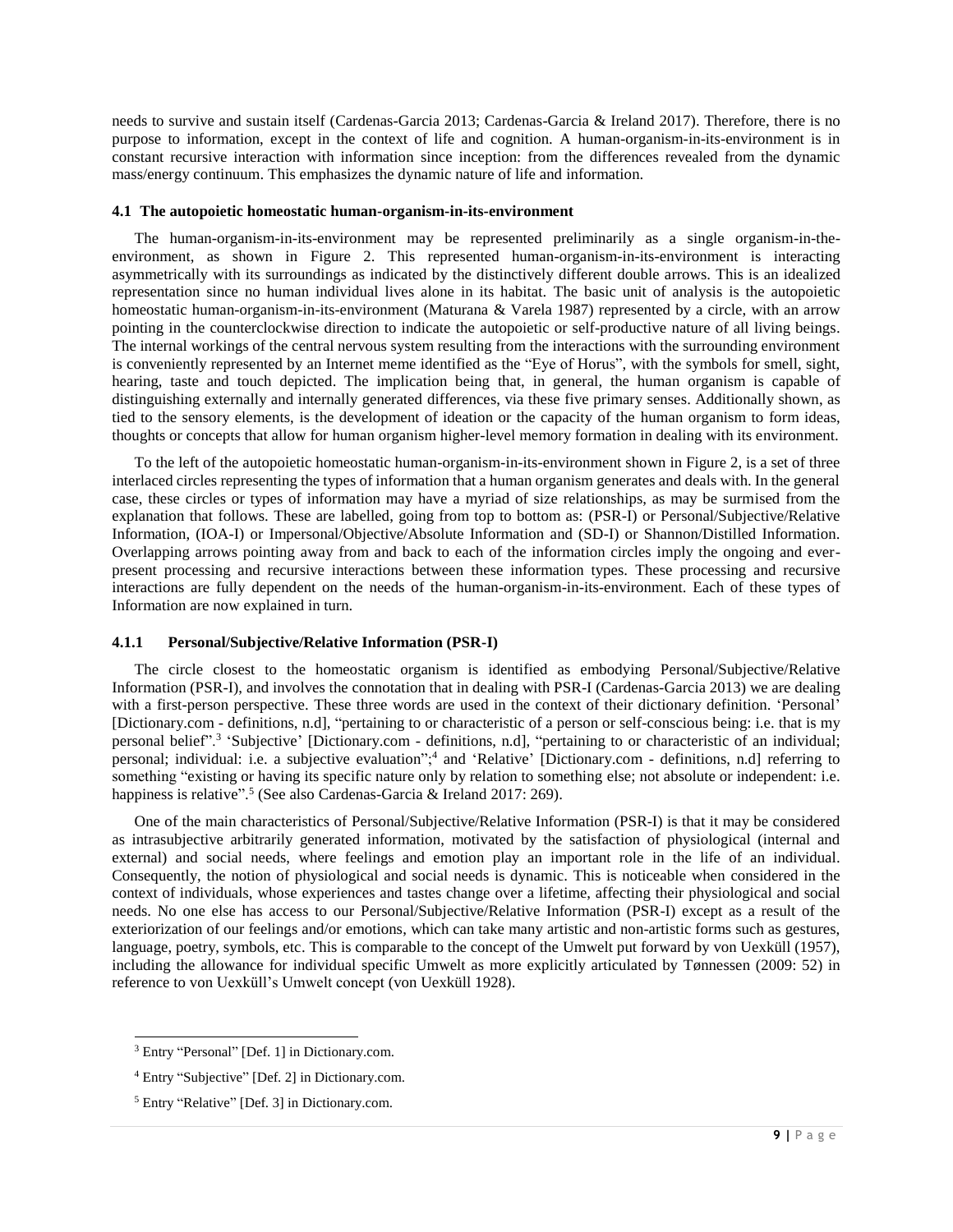#### **4.1.2 Impersonal/Objective/Absolute Information (IOA-I)**

As noted above, the unequal double arrows refer to the asymmetrical interactions between the human organism and its environment. The environment comprising physical objects of a multiplicity of forms and textures, apart from other living beings. In this process of an asymmetrical relationship, the human organism encounters physical objects and other living beings that make it realize that some objective accounting has to take place if it is to continue satisfying physiological and social needs. Physical objects or other living beings that need to be taken into account are ones which might have the capacity to cause pain/harm and pleasure/help to the organism-in-its-environment. This brings forth the need for the human organism to develop predictions as to what it believes to be true about the workings of its environment. Some of these predictions might simply reflect the Personal/Subjective/Relative Information (PSR-I) of the organism-in-its-environment, while others might reflect its experience of pain/harm and pleasure/help in its interactions with its environment. In particular, when some actions lead to pain/harm the organism-in-its-environment takes notice and in so doing reflects that it has access, however small, to the beginnings of Impersonal/Objective/Absolute Information (IOA-I). Here again these three words are taken in the context of the dictionary definition of these terms. 'Impersonal' [Dictionary.com - definitions, n.d] refers to that which is "not personal; without reference or connection to a particular person: i.e. an impersonal remark".<sup>6</sup> 'Objective' [Dictionary.com - definitions, n.d] refers to being "not influenced by personal feelings, interpretations, or prejudice; based on facts; unbiased: i.e. an objective opinion",<sup>7</sup> and, 'Absolute' [Dictionary.com - definitions, n.d] is that which is "viewed independently; not comparative or relative; ultimate"<sup>8</sup> (See also Cardenas-Garcia & Ireland 2017: 270). There is also the connotation that in dealing with IOA-I (Cardenas-Garcia 2013) we are dealing with a quantitative assessment and a third-person perspective.

In short, the organism-in-its-environment of Figure 2 is characterized as capable of discovering Personal/Subjective/Relative Information (PSR-I) and Impersonal/Objective/Absolute Information (IOA-I), where its own preferences and beliefs take center stage but are capable of gaining access to greater objectivity, whilst avoiding solipsism; in contradiction with Maturana and Varela (1987). The interlacing of the Personal/Subjective/Relative Information (PSR-I) and Impersonal/Objective/Absolute Information (IOA-I) circles is to express their dependent connection: whereby Impersonal/Objective/Absolute Information (IOA-I) is dependent on connection; whereby Impersonal/Objective/Absolute Information (IOA-I) is dependent Personal/Subjective/Relative Information (PSR-I). Personal/Subjective/Relative Information (PSR-I) is primary and Impersonal/Objective/Absolute Information (IOA-I) is secondary. The overlapping arrows between Personal/Subjective/Relative Information (PSR-I) and Impersonal/Objective/Absolute Information (IOA-I) serve to emphasize this dependence as well as the recurrent and ever-present interactions between them. Also, not all Personal/Subjective/Relative Information (PSR-I) is capable of becoming Impersonal/Objective/Absolute Information (IOA-I). The part of Impersonal/Objective/Absolute Information (IOA-I) that is outside of Personal/Subjective/Relative Information (PSR-I) may be regarded as the potential for Impersonal/Objective/Absolute Information (IOA-I) to further develop. For example, the realization that a sharp object has the ability to hurt us in most circumstances may be expanded to include all sharp objects as having that ability, since it might not be in our best interest to experiment with all sharp objects. The interactive nature of the human-organism-in-its-environment stimulates development and interactivity between Personal/Subjective/Relative Information (PSR-I) and Impersonal/Objective/Absolute Information (IOA-I). Personal/Subjective/Relative Information (PSR-I) cannot but influence Impersonal/Objective/Absolute Information (IOA-I). In turn, Impersonal/Objective/Absolute Information (IOA-I) cannot but influence Personal/Subjective/Relative Information (PSR-I). The correlation between these two types of information points to the origins of the scientific method, where Personal/Subjective/Relative Information (PSR-I) influences our beliefs about our world, which are tested by Impersonal/Objective/Absolute Information (IOA-I). Further interactivity leads to new beliefs that again get tested and enhanced by Impersonal/Objective/Absolute Information (IOA-I). This might lead to losing track of which is primary, Personal/Subjective/Relative Information (PSR-I) or Impersonal/Objective/Absolute Information (IOA-I), as the overlapping arrows imply. In the world of

l 6 Entry "Impersonal" [Def. 4] in Dictionary.com.

<sup>7</sup> Entry "Objective" [Def. 5] in Dictionary.com.

<sup>8</sup> Entry "Absolute" [Def. 6] in Dictionary.com. The use of "absolute" is made without losing sight of the term "relative", i.e., to emphasize the dynamic nature of the world around us. What is true today might not be true tomorrow. So, what we know today is relative to what we knew yesterday, but on an absolute scale we note that progress is being made. There is certainly an updating that is taking place. So, this progress might be viewed as relative and absolute at the same time, since both instances are concurrently present.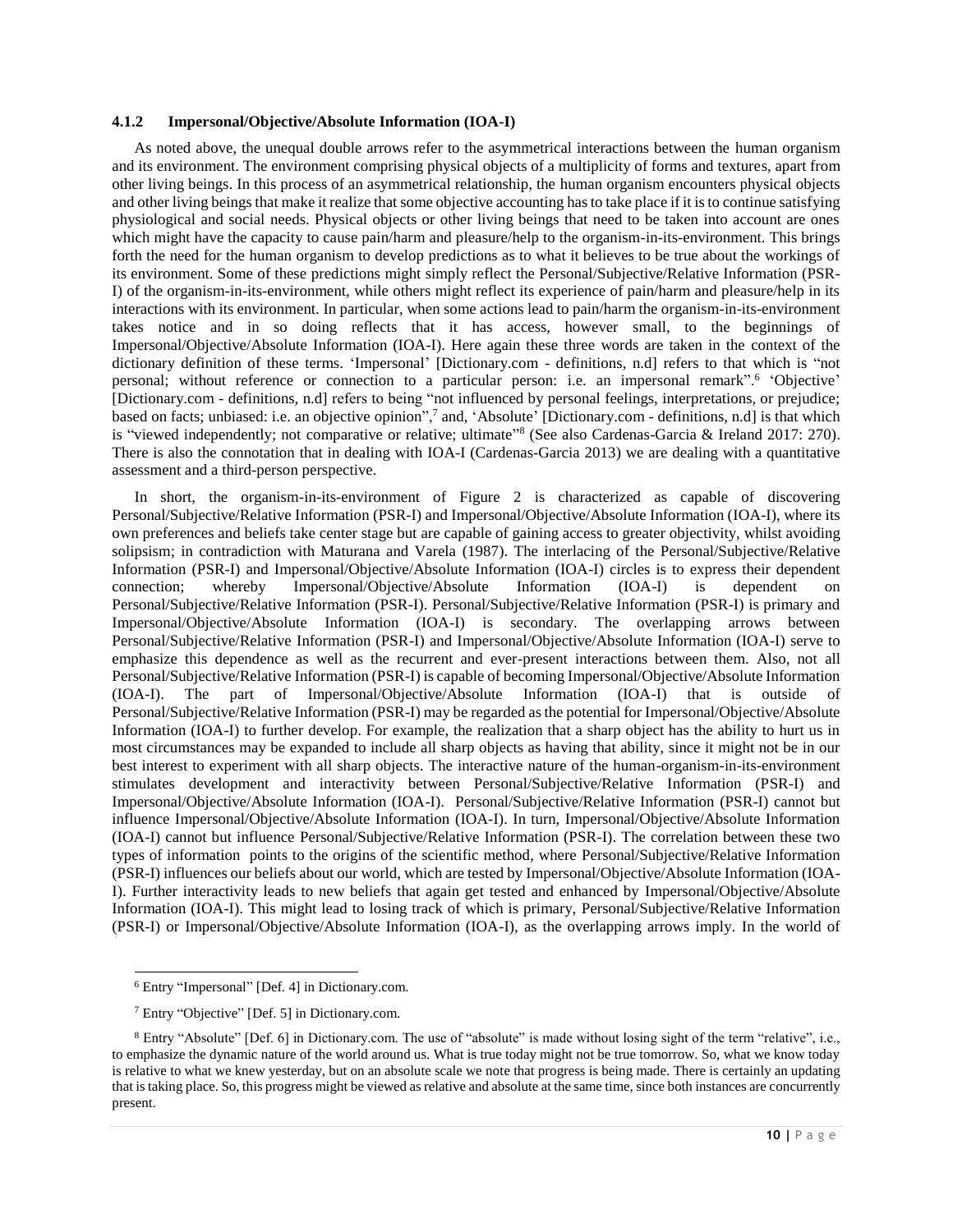digital information this is similar to losing track of what is imaginary and what is real; such as while playing computer games.

#### **4.1.3 Shannon or Distilled Information (SD-I)**

One characteristic of individual Personal/Subjective/Relative Information (PSR-I) and Impersonal/Objective/ Absolute Information (IOA-I) is its inaccessibility. Individual Personal/Subjective/Relative Information (PSR-I) and Impersonal/Objective/Absolute Information (IOA-I) can only be accessed if an individual is willing to share its contents. Personal/Subjective/Relative Information (PSR-I) and Impersonal/Objective/Absolute Information (IOA-I) can only be shared by external expressions that an individual can muster using language, gestures, pictographs, music instruments, sculptures, writing, etc. In so doing, an individual's Personal/Subjective/Relative Information (PSR-I) and Impersonal/Objective/Absolute Information (IOA-I) is externalized. While individual Personal/Subjective/Relative Information (PSR-I) and Impersonal/Objective/Absolute Information (IOA-I) may be surmised to be extensive in its content, it is limited when it comes to it being externalized by a willing individual. We are typically unable to externalize all of our emotions, feelings and learnings, whether our intent is to make them intelligible to others or not.

It is in this context that we have to look at the practical accomplishments of Wilkins and Shannon. These two were concerned with the practical transmission of information across long distances. The transfer of a message requires precise definition, so the content can be coded, transmitted, and decoded in order for the receiver to interpret the message as intended; or more precisely, that the message received mirrors the one that was sent. Coding involves distillation of individual Personal/Subjective/Relative Information (PSR-I) and Impersonal/Objective/Absolute Information (IOA-I), so that the message content can be externalized. The act of distilling Personal/Subjective/Relative Information (PSR-I) and Impersonal/Objective/Absolute Information (IOA-I) for externalization, transforms said Personal/Subjective/Relative Information (PSR-I) and Impersonal/Objective/Absolute Information (IOA-I) into Shannon/Distilled Information (SD-I). This implies that Shannon/Distilled Information (SD-I) is secondary to Personal/Subjective/Relative Information (PSR-I) and Impersonal/Objective/Absolute Information (IOA-I), and implies that Shannon/Distilled Information (SD-I) cannot exist independently. The interlacing of the circles (in figure 2) representing the Personal/Subjective/Relative Information (PSR-I), Impersonal/Objective/Absolute Information (IOA-I) and Shannon/Distilled Information (SD-I) expresses their interdependency. Impersonal/Objective/Absolute Information (IOA-I) is dependent on Personal/Subjective/Relative Information (PSR-I), and Shannon/Distilled Information (SD-I) is dependent on Personal/Subjective/Relative Information (PSR-I) and Impersonal/Objective/Absolute Information (IOA-I). This is further emphasized by the sets of overlapping arrows pointing away from and back to each type of information, respectively. To put this another way, Personal/Subjective/Relative Information (PSR-I) is primary, Impersonal/Objective/Absolute Information (IOA-I) is secondary (to PSR-I), and Shannon/Distilled Information (SD-I) is the requisite of externalizing Personal/Subjective/Relative Information (PSR-I) and/or Impersonal/Objective/Absolute Information (IOA-I). Note that not all Personal/Subjective/Relative Information (PSR-I) is capable of becoming Impersonal/Objective/Absolute Information (IOA-I), because there are always unrealized personal hopes and dreams. Yet, Impersonal/Objective/Absolute Information (IOA-I) has the potential to further develop and encompass other learnings. For example, if you develop in a scientific setting, you can always continue to develop your experiments in conjunction with your theories to expand Impersonal/Objective/Absolute Information (IOA-I). In a similar way Shannon/Distilled Information (SD-I) may encompass only Personal/Subjective/Relative Information (PSR-I), only Impersonal/Objective/Absolute Information (IOA-I) and a combination of Personal/Subjective/Relative Information (PSR-I) and Impersonal/Objective/Absolute Information (IOA-I), as represented by the common areas between interlaced circles. This may be understood from the Personal/Subjective/Relative Information (PSR-I) perspective by, for example, the externalizing of feelings through music. From the Impersonal/Objective/Absolute Information (IOA-I) perspective by writing about the dangers of sharp objects, and from the Shannon/Distilled Information (SD-I) perspective by articulating expressible feelings about the death of a loved one. Also, Shannon/Distilled Information (SD-I) has the potential to grow, based on interactivity with the environment. Shannon/Distilled Information (SD-I) allows humans to create a different intersubjective space with each individual that they meet. The more meetings with individuals the greater the potential for Shannon/Distilled Information (SD-I) growth. Personal/Subjective/Relative Information (PSR-I), Impersonal/Objective/Absolute Information (IOA-I) and Shannon/Distilled Information (SD-I) are so intertwined in the way that we live and act out our lives that it becomes difficult to identify whether some things are real or not. For example, superheroes which are the product of human imagination, can serve as role models for children and adults. This might be the reason why Shannon/Distilled Information (SD-I) is seen as primary by many influential scholars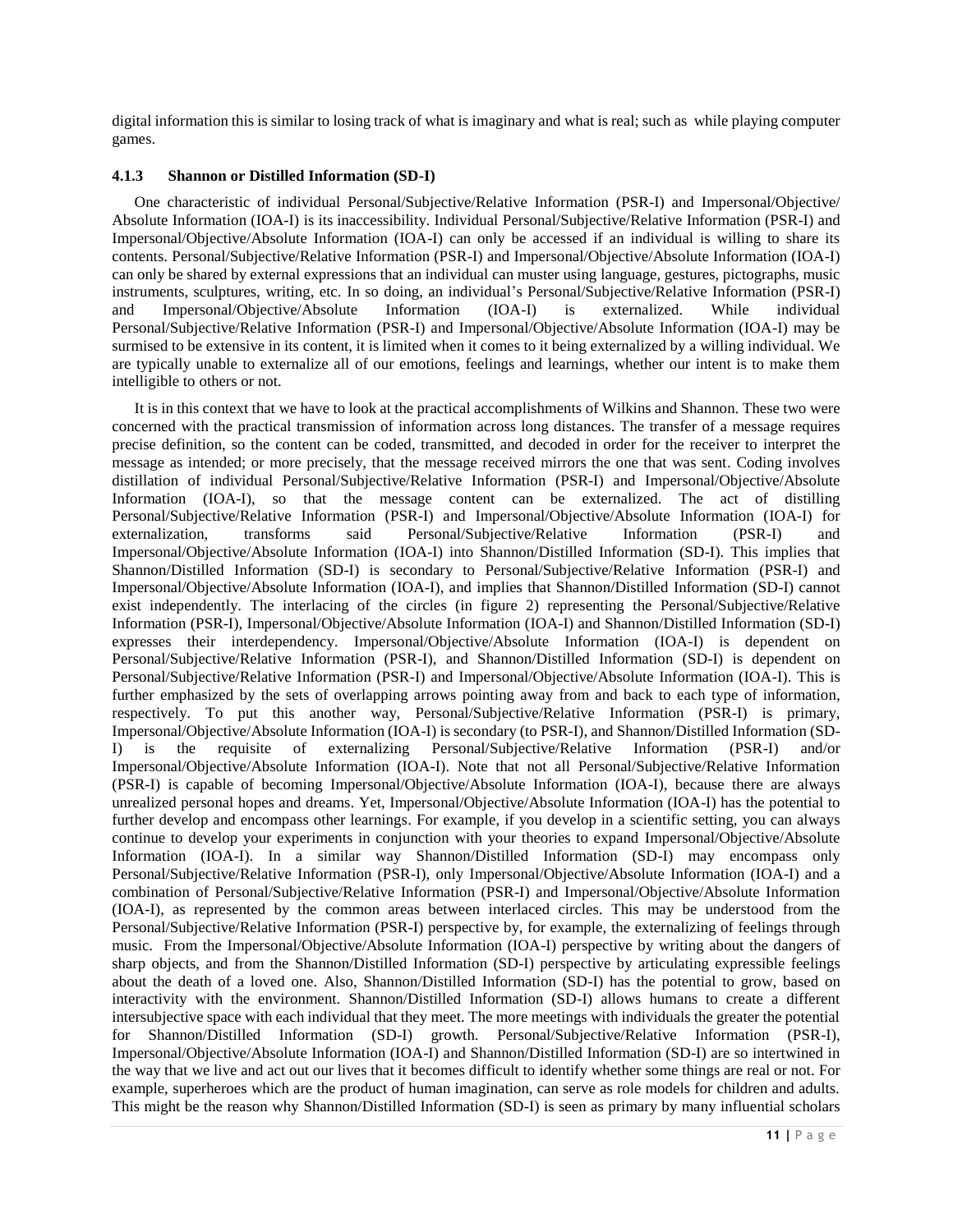[see for example, the work by MacKay (1969), Dretske (1981), Stonier (1997), Capurro and Hjørland (2003), Vedral (2010) and Burgin (2010)].

Figure 3(a) illustrates a more realistic scenario (combining Figures 1 and 2), where two individuals are shown at the beginning of a process of communication. The individual on the right (individual two) is shown interacting only with the environment. The individual on the left (individual one) is interacting with the environment and is also engaged in a process of communication with individual two; expressed by the solid arrow pointing right; towards individual two. The intertwined Personal/Subjective/Relative Information (PSR-I)<sub>1</sub>, Impersonal/Objective/Absolute Information  $(IOA-I)_1$  and Shannon/Distilled Information  $(SD-I)_1$  circles (note: the subscript "1" is in reference to individual one) represent the process of coding Shannon/Distilled Information (SD-I)<sub>1</sub> that is discerned from distilling Personal/Subjective/Relative Information (PSR-I)<sub>1</sub> and Impersonal/Objective/Absolute Information (IOA-I)<sub>1</sub>. (Note: details of the process of coding of organism 1 directed toward the environment is shown in Figure 2; the details of the process of coding of organism 1 directed toward organism 2 is shown in Figure 3(b); and, the details of the process of coding of organism 2 directed toward the environment is shown in Figure  $3(c)$ .) The coded message then undergoes the process of transmission through a channel, to reception, for decoding and interpretation by individual two. This more realistic scenario reflects human communication scenarios, and is inclusive of any communicative act between two humans. From the occurrence of a sign (be it a gesture, such as pointing, or an utterance), the making of physical marks in the environment (i.e. cave painting), and writing to long-distance digital asynchronous communications; such as emails, texting and voice messages. These are all instances where the communication process has all the elements identified by Shannon. Figure 3(a) illustrates the beginning of a common and repeated occurrence throughout the history of humankind, and which identifies 'the fundamental problem of the science of information'. That being, how a human organism, in a self-referential process, is able to develop from a state in which its knowledge of the humanorganism-in-its-environment is almost non-existent to a state in which the human organism not only recognizes the existence of the environment but also sees itself as part of the human-organism-in-its-environment – and which allows the human organism to not only self-referentially engage with the environment and navigate through it, but to even transform it in its own image and likeness. In other words, 'the fundamental problem of the science of information' concerns the phylogenetic development of humankind, as well as the ontogenetic development of human individuals, in an ever changing respective long-term and short-term environment. This process of human organism development is a process in which information is its underlying primary motor.

#### **5. The Social Autopoietic Homeostatic Human-Organism-in-its-Environment**

Figure 4(a) represents the more realistic situation in which there are other similar human organisms co-existing in the environment, each of which may be considered just part of the environment to the corresponding organism. The human-organism-in-its-environment with subscript 1 and access to Personal/Subjective/Relative Information, or (PSR-I)1, is shown to the left, with another human-organism-in-its-environment, with subscript 2 and access to Personal/Subjective/Relative Information, or  $(PSR-I)_2$ , is shown to the right.  $(PSR-I)_1$  and  $(PSR-I)_2$  are each shown on the upper right and upper left of the respective organisms. Though Figure 4(a) shows (PSR-I)<sub>1</sub> and (PSR-I)<sub>2</sub> as circles of equal dimensions, this would, in general, not be the case. Organisms that are genetically and experientially dissimilar would most likely need to be represented by correspondingly different size circles.  $(PSR-I)_1$  is in all probability different from (PSR-I)<sub>2</sub>. Also shown in Figure 4(a) is corresponding access to Impersonal/ Objective/Absolute Information, or  $(IOA-I)<sub>1</sub>$  and  $(IOA-I)<sub>2</sub>$ , respectively, on the part of each human organism. Similarly, each organism has the ability to distil Shannon/Distilled Information, or (SD-I)<sub>1</sub> and (SD-I)<sub>2</sub>, respectively. The asymmetrical recursive interactions between the organisms results in an exchange of Shannon/Distilled Information (SD-I) which occurs in an intersubjective social space, shown in Figure  $4(a)$  by the designated intersection between the two circles described as  $(SD-I)_1$  and  $(SD-I)_2$ , respectively, and labelled Shared Universe. This shared universe is further identified as an Intersubjective Space. This has at least three implications. This Shared Universe or Intersubjective Space may consist of: 1) Only Personal/Subjective/Relative Information (PSR-I) which comprises a shared first-person perspective; 2) Only Impersonal/Objective/Absolute Information (IOA-I) comprising a shared third-person perspective; or, 3) Both Personal/Subjective/Relative Information (PSR-I) and Impersonal/ Objective/Absolute Information (IOA-I), comprising a combined first-person/third-person perspective.

Each individual may have her own Shannon/Distilled Information (SD-I) universe that has the potential to be shared, but the need for communication and the forming of communities requires the building of a Shared Universe. This sharing results in the forming of bonds between individuals, which may be widely shared by the community. In this process of sharing, the (SD-I) universe of each individual requires its reduction by the amount of the Shared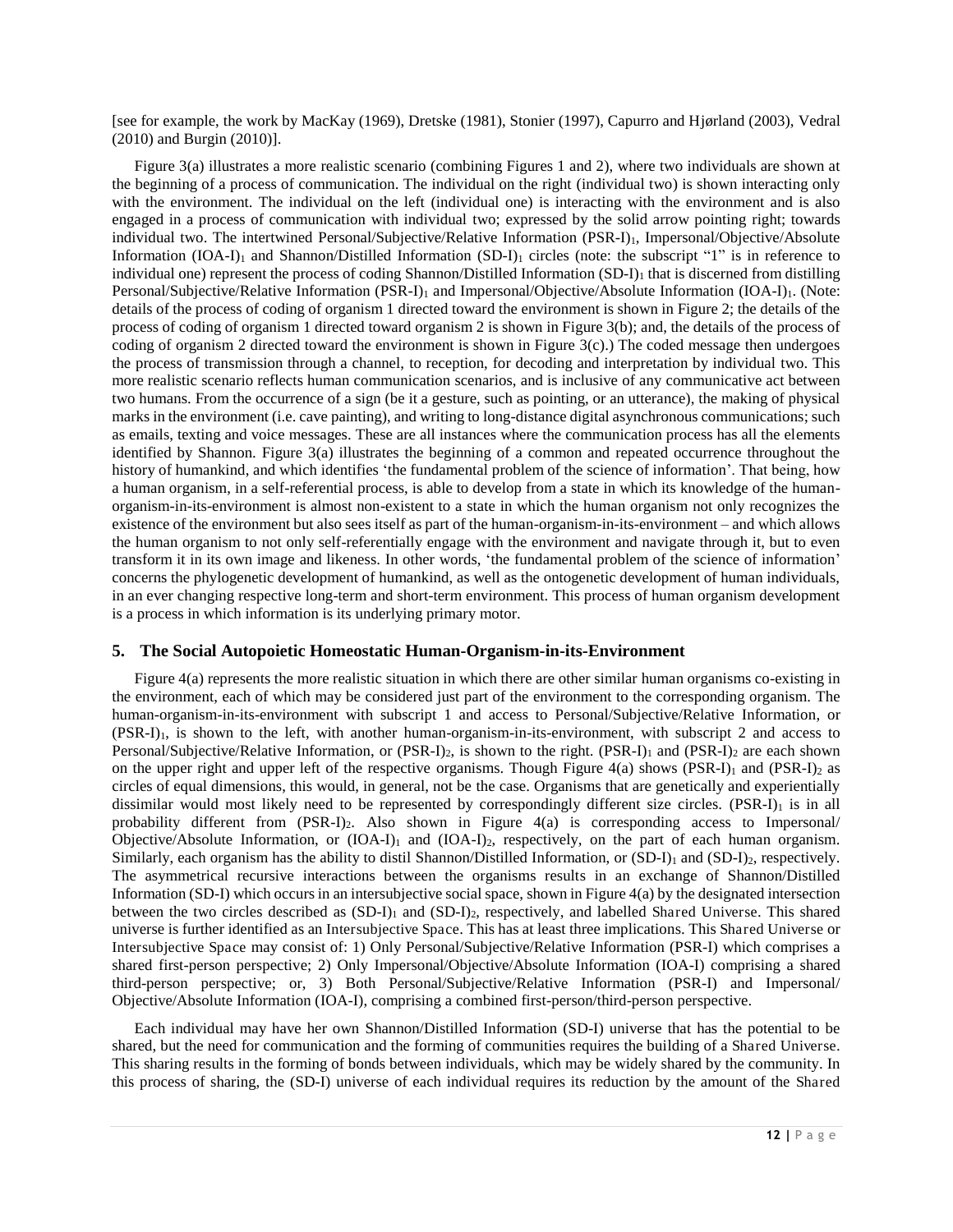Universe. This shared space may be complementary, collaborative, harmonizing and/or conflicting, contradictory, counterpart, inverse, contrasting.

It is worthwhile noting that a generic Shannon/Distilled Information (SD-I)i and Shannon/Distilled Information  $(SD-I)_{i+1}$ , referring to two organisms,<sup>9</sup> that interact to create a (Shared SD-I)<sub>i</sub><sup>10</sup> does not necessarily have to agree with a (shared SD-I)<sub>j+1</sub>; which may result from interaction of a  $(SD-I)_{i+2}$  and  $(SD-I)_{i+3}$ <sup>11</sup>. Indeed (shared SD-I)<sub>j</sub> in all probability is nothing like (shared SD-I) $_{i+1}$ . For example, (shared SD-I) $_{i}$  might be the result of interactions between two scientists, and (shared SD-I) $_{i+1}$  might correspond to the interactions between two people in love. There is no secret formula that determines that (shared SD-I)<sub>i</sub> is more relevant or in some way better than (shared SD-I)<sub>i+1</sub>. Societal dynamics specific to the individuals involved, in a specified time and space frame, sorts that out. The use of this approach may be shown to be applicable in Information Ethics (Cárdenas-García 2018).

Another case shown in Figure 4(a) relates to the interactions that are relevant to organism 1 and 2 with respect to inorganic elements in the environment. A Shared Universe may also be ascribed to these relationships, since a wellknown and not unusual practice is to consider inert objects as having supernatural properties or even personality: i.e. a rabbit's foot, a crucifix or even a crystal with medicinal/spiritual properties. This case has been more extensively discussed elsewhere but with a more limited scope than the one presented here (Cardenas-Garcia and Ireland 2017: 276-277). As a result, we repeat the relevant parallel arguments below, but with the necessary changes that the enlarged scope of the present work demands.

This interaction with the environment is illustrated in Figure 4(a) by the set of circles to the lower left of organism 1, as well as to the left of the arrows showing the asymmetrical relationship of organism 1 and the environment. Figure 4(b) shows the details of these interactions. Similarly illustrated for organism 2, is a set of circles shown to the lower right of organism 2, as well as to the right of the arrows showing the asymmetrical relationship of organism 2 and the environment. Figure 4(c) shows the details of these interactions. These circles also illustrate how a Shared Universe is created between the respective organisms and nonliving environmental matter.

It is enough to consider organism 1 for analysis, as a similar analysis would apply to organism 2, but with dissimilar results. Specifically, as mentioned above, Figure 4(b) shows that Shannon/Distilled Information (SD-I)1 and Shannon/Distilled Information (SD-I)<sub>E</sub> (subscript E refers to the Environment) generate a Shared Universe. The discussion above argues that organism 1 is capable of creating Shannon/Distilled Information (SD-I)<sub>1</sub>, but it is not clear that nonliving environmental matter has a similar capacity to act as another organism to create Shannon/Distilled Information  $(SD-I)_{E}$ .

By using Silva (2013: 84), in the context of Berger and Pullberg (1965), we realize that organism 1 (in exhibiting Personal/Subjective/Relative Information, or (PSR-I)<sub>1</sub>, and Impersonal/Objective/Absolute Information, or (IOA-I)<sub>1</sub>, in the expressed Shannon/Distilled Information (SD-I)1), engages in objectivation; by embodying its intentionality in the products it manufactures. This results in objectification and organism 1 distancing itself from said products. For example, let us consider the fabrication of a rabbit's foot. The human (organism 1) that manufactures the rabbit's foot might become alienated from its creation, no longer recognizing that it has had a role in not only making but in ascribing meaning to the reason for the manufacture of the rabbit's foot: i.e., as a source of luck for its owner. Finally leading to the reification of the rabbit's foot, where the created object is alien to the human (organism 1) that made it and is ascribed to have its own reasons for its existence. It is in these last two stages where we are able to attribute a (shared SD-I) between organism 1 and nonliving environmental matter E, creating the possibility of a "Shared Universe".

Figure 5 shows the more realistic scenario, paralleling Figure 3(a), where the process of two-way communication is included. The main objective of Figure 5 is to better illustrate how a Shared Universe or Intersubjective Space comes into being. Once again it is useful to emphasize that the process of communication is an interactive process between many individuals in human society. Figure 5 shows the complexity of the process in the development of a societal Intersubjective Space. Note that reference needs to be made to Figure 4(a), Figure 4(b) and Figure 4(c) to

-

<sup>&</sup>lt;sup>9</sup> The subscripts i and i+1 refers to two different organisms: i.e. if  $i = 1$  (organism 1) then  $i + 1 = 2$  (organism 2).

<sup>&</sup>lt;sup>10</sup> The subscript j is used to refer to the Shared Universe (or Intersubjective Space j) between organism 1 and organism 2.

<sup>&</sup>lt;sup>11</sup> The subscript j+1 is used to refer to the Shared Universe (or Intersubjective Space j+1) between two different organisms, whose shared universe does not match that of organism 1 and 2.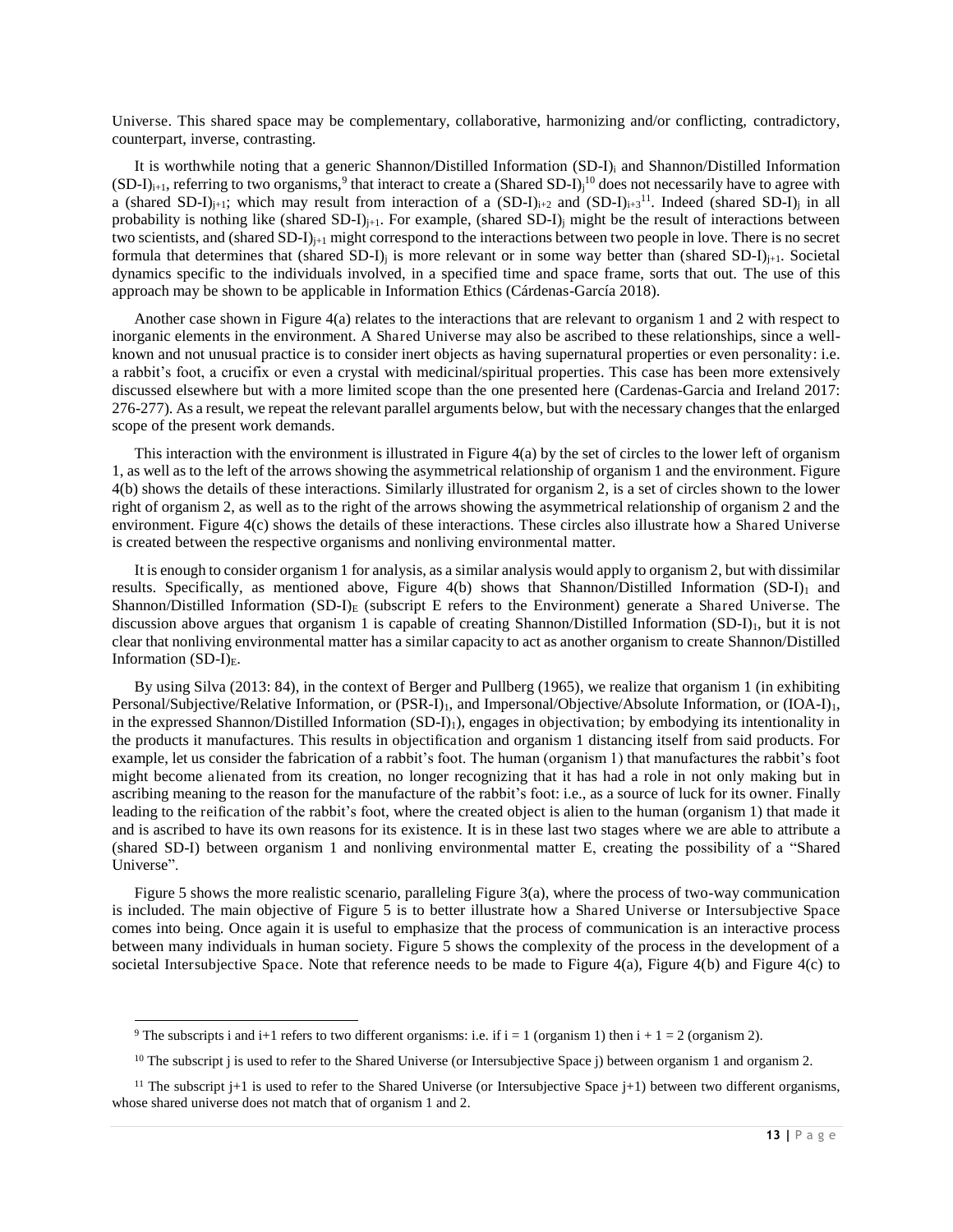discern the details of the interactions between organism 1 and organism 2, organism 1 and the Environment E, and organism 2 and the Environment E, respectively.

In summary, the experiences of the organism-in-its-environment include both qualitative/subjective and quantitative/objective aspects leading to the organism-in-its-environment discerning its second-order cybernetic existence: i.e. the organism-in-its-environment notices itself observing the environmental niche in which it dwells, and in so doing takes notice of its own existence; irrespective of any interactions it might have with similar organismsin-its-environment. This illustrates the richness of the Fundamental Problem of the Science of Information. Namely, how a self-referential process allows a human organism to develop from a state in which its knowledge of the humanorganism-in-its-environment system is almost non-existent, to a state in which it not only recognizes the existence of the environment but also sees itself as part of the human-organism-in-its-environment system. Allowing selfreferential engagement with and navigation through the environment. While transforming the environment to allow better access to resources and comforts. Let us look at several examples that further illustrate the fundamentals of the information-rich process which engages human beings with each other and with their environment.

#### **5.1 Examples**

**Mother/caretaker and child** – The notion of a Shared Universe or Intersubjective Space may be exemplified by the interactions between mother/caretaker and child, which requires constant self-referential and recursive interactions: including suckling, touching and caring. This is an asymmetrical exchange, whereby the dependency of the child on the mother/caretaker might imply that the Shared Universe consists of Shannon/Distilled Information (SD-I), containing mainly Personal/Subjective/Relative Information (PSR-I) on the part of the child. Conversely, the needs of, and expressed by, the child are accommodated by the mother/caretaker, whose observations incorporate Personal/Subjective/Relative Information (PSR-I) and Impersonal/Objective/Absolute Information (IOA-I) in the Shannon/Distilled Information (SD-I) conveyed. This is a complex and complementary relationship. The mother/caretaker acts to interpret the needs of the child in accommodating its Shannon/Distilled Information (SD-I) to the needs of the child.

**Toolmaking** – One characteristic that differentiates humankind from other animals is toolmaking. It is well known that other animals use readily available elements in the environment as tools (such as sticks or rocks), and even engage in rudimentary toolmaking using their extremities to hold materials while shaping them. However, there are no instances where a sequence of toolmaking operations, by animals, results in a refined tool. This differentiation between human beings and other animals may be viewed from the perspective of Personal/Subjective/Relative Information (PSR-I), Impersonal/Objective/Absolute Information (IOA-I) and Shannon/Distilled Information (SD-I).

The primitive use of tools is generally associated with satisfaction of physiological and social needs, such as making access to food easier (i.e. the production of hunting and fishing artifacts, and the invention of agriculture,) and facilitating food consumption (i.e. cooking with fire). Obtaining a regular food source to satisfy physiological and social needs is motivated by the constantly recurring communal need for ingesting food as a source of energy. Hunger is certainly a source of constant Personal/Subjective/Relative Information (PSR-I) generation, which also influences Impersonal/Objective/Absolute Information (IOA-I) in obtaining food/energy, and leads to Shannon/Distilled Information (SD-I), which drives the manufacture of hunting tools and the development of hunting plans; whether as an individual or in groups. Human beings have certainly shown that they are more capable of externalizing their PSR-I and IOA-I to generate SD-I for the design, manufacture and use of toolmaking for many human-oriented pursuits than other animals.

**Science and scientific collaboration** – Consider the case of two scientists that are working on similar problems and wish to engage in a collaborative effort. Each brings to the table their unique personal experiences in experimental and theoretical aspects of their research, which clearly reflect their genetic and experiential uniqueness as individuals: i.e., their unique and individual Personal/Subjective/Relative Information (PSR-I) and Impersonal/Objective/Absolute Information (IOA-I). In coming together, they get to know their strengths and weaknesses within their disciplines and even in the social aspects of their interaction. The result is at least some semblance of agreement between the two, if their collaboration is to be a success. These areas of expressed or unexpressed agreement may be referred to as their Shared Universe or Intersubjective Space as a result of intersecting Shannon/Distilled Information (SD-I)<sub>1</sub> and (SD-I)<sub>2</sub>. Within that Shared Universe might be beliefs, observations or experimental results that might be considered more objective since at least these two individuals are in agreement. But this does not preclude the possibility that their agreement might be related to things like the earth being at the center of the Universe: i.e., beliefs that might be currently recognized as true, but which in time are replaced by more general findings. Of course, some of their findings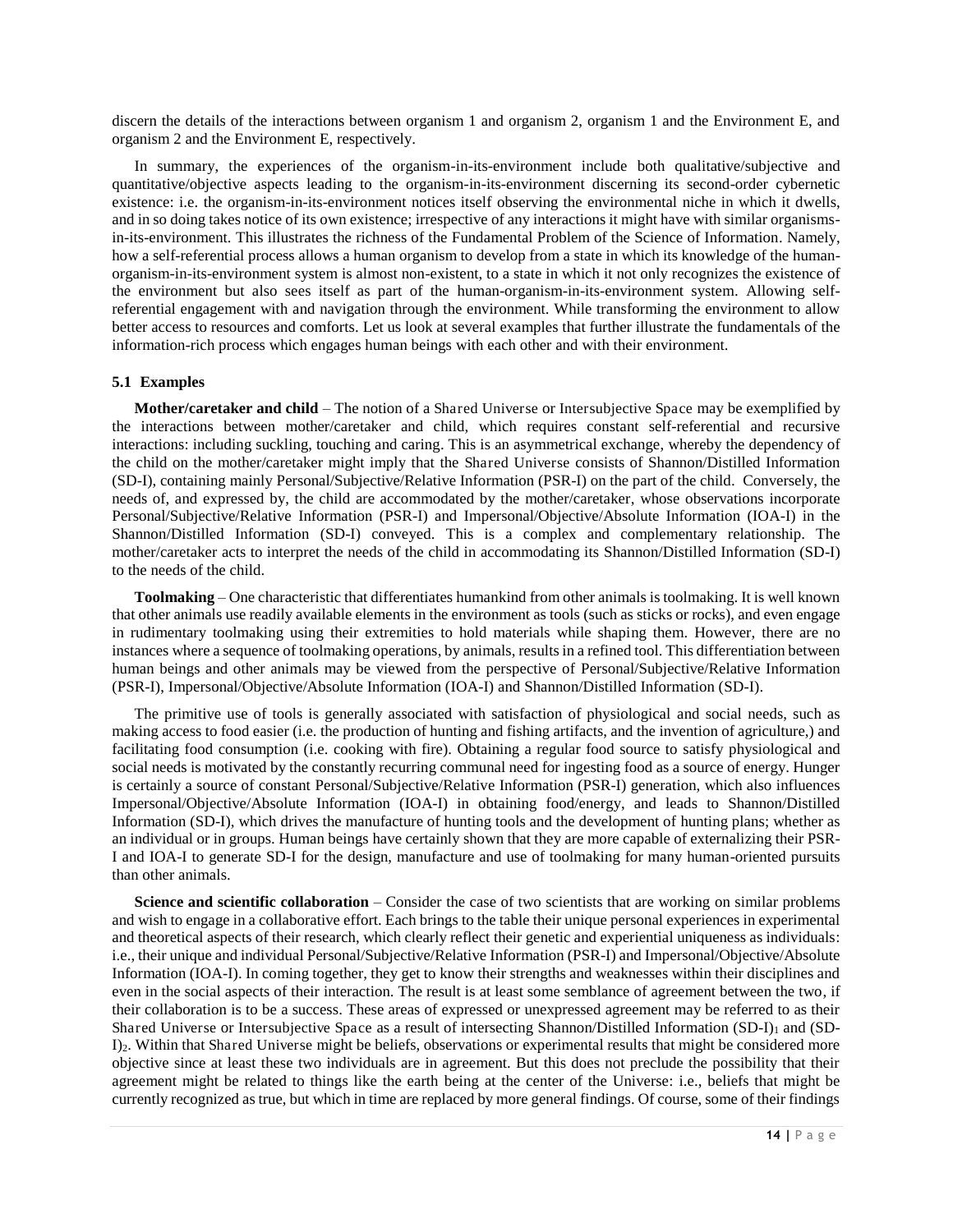in the Shared Universe may be solidly backed research that has found expression in very precise and elegant mathematical expressions, while other findings might reflect hopes for the future in the form of intuitive and halfbaked theories that have an inconclusive mathematical structure. All of these findings, if shared, are (SD-I). In summary, the fact that a finding or point of agreement between two living beings is within the scope of a Shared Universe does not necessarily mean that it is easily transformed into information that is externalized and formalized for consumption by pertinent media or machines. Further, it should be noted that science is an enterprise in which the Personal/Subjective/Relative Information (PSR-I) and Impersonal/Objective/Absolute Information (IOA-I) of scientists or practitioners become SD-I observations that a group of individuals share; but it all starts with the PSR-I of individuals.

**Digital information** – Another way of looking at Shannon/Distilled Information (SD-I) is as information that can serve as input into a machine for further processing, and takes a digital form. This is true of almost all current content that exists and is part of our lives; such as music, cell phones, radio and television. SD-I is the basis for all of these machines, which require widespread use of digital computers. The objective of these technologies allows the processing and manipulation of Shannon/Distilled Information (SD-I) to gain some advantage. For example, if we take a digital black  $\&$  white photograph, we can manipulate the clarity of the image or even incorporate part of the image in another digital photographic image. Thus, SD-I is information over which we have complete access and control, and which serves us well in communicating between ourselves, within certain limits. While we may have control over the content or ideas in digital media, we might not have access to direct manipulation of such coded information, which may take the form of bits in a digital image. We may require specialized software or hardware to have full access to the coded information. Otherwise, if the coded information is in the form of physical depressions, such as the case of a Compact Disc (CD) the use of specialized equipment, such as a CD player, is required to decode and play the digital content; because the information requires complex equipment to be manipulated and expressed.

#### **6. Discussion**

A question that sometimes drives me hazy: am I or are the others crazy? Albert Einstein (Seelig 1956: 194)

The approach followed in this paper, in examining the concept of information, begins with Wilkins and his pursuit of practical cryptological problems in his search for solutions to coding secret communications. A fundamental finding by Wilkins is that communications require, at a minimum, a binary coding system. Several centuries later Shannon develops the mathematical theory of communication, which takes advantage of Boolean algebra and its application to digital electrical circuit theory incorporating binary digits (bits). Bits are used as fundamental elements to facilitate the transmission of messages. Shannon's mathematical theory of communication identified the engineering problem of sending bits of information optimally, considering the presence of noise. There is an implicit understanding that the Information Source and the Destination, as depicted in Figure 1, are able to code and retrieve, respectively, the message in the communication. One implication is that messages have at least two types of information: a purely quantitative/objective, syntactic portion and a qualitative/subjective, semantic or meaningful portion. The purely quantitative/objective portion may be explicitly defined and refined for purposes of efficient transmission of messages, but also searched for and processed to maximize the probabilities of correct message reception. The qualitative/ subjective portion is one where it is assumed the meaning of the message is encoded by the sender and later decoded by the recipient.

The one thing that might be singled out is that both Wilkins and Shannon are concerned with the practical, or engineering, problem of coding messages. What is of interest to Wilkins is the ability to send secret messages, and for Shannon electromagnetic-facilitated communication. In short, Wilkins and Shannon are concerned with sending messages containing information that can be explicitly defined so as to be coded for practical transmission. Their concern is with Shannon/Distilled Information (SD-I).

The concept of information fostered by Bateson takes a fundamental approach that equates information, difference and idea to be synonymous, and requires that the human organism or observer have a self-referential role in the process of information gathering, interpretation and use. In this fashion, Bateson not only includes quantitative/objective information or Shannon/Distilled Information (SD-I) but also qualitative/subjective information or Personal/ Subjective/Relative Information (PSR-I) and/or Impersonal/Objective/Absolute Information (IOA-I) in considering the self-referencing behavior of the human organism.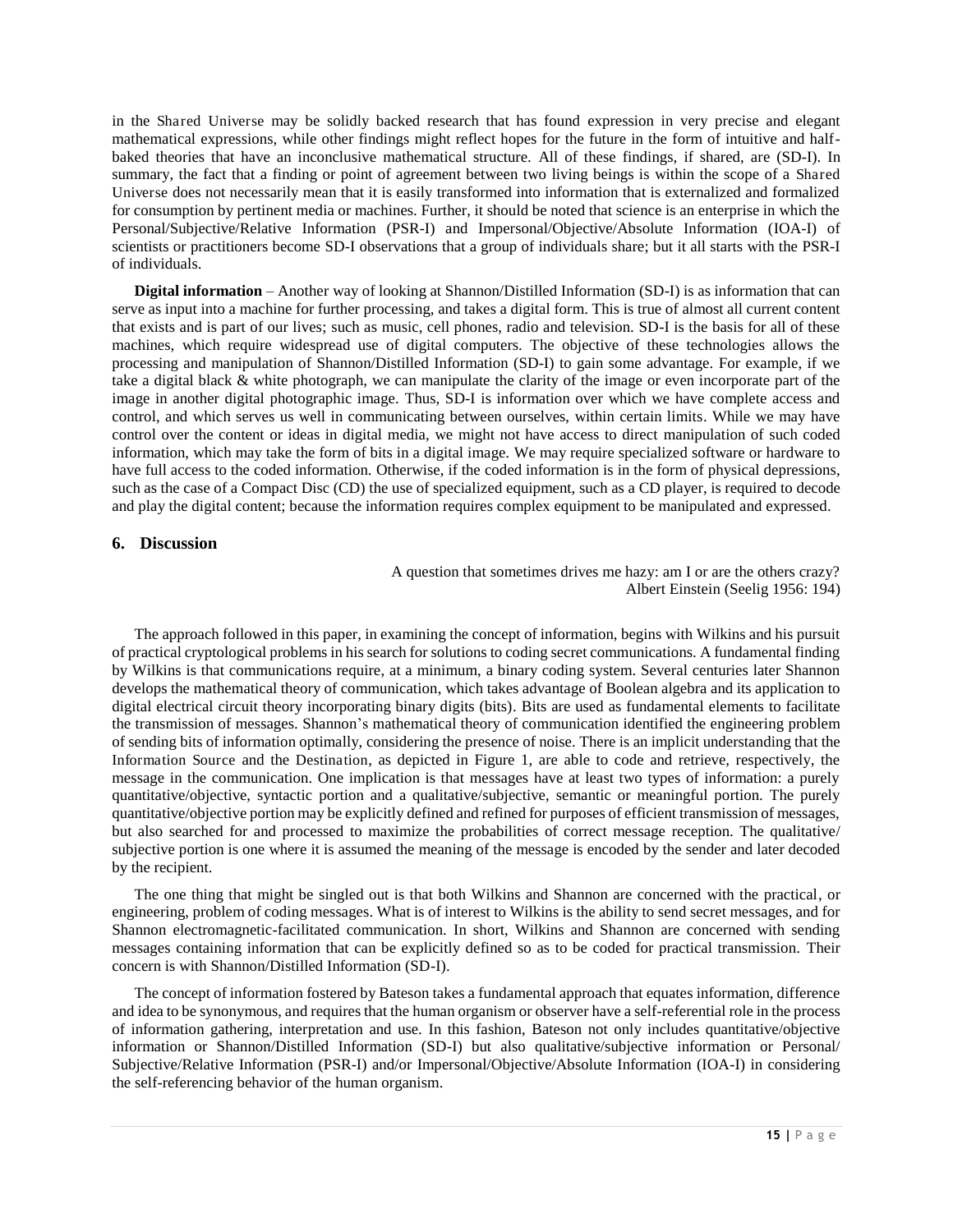Maturana (Maturana 2002; Maturana & Varela 1980, 1987) relies on the organism-in-its-environment and interprets said organism as an autonomous but self-referentially closed being. This is a portrayal that needs modification to allow the organism-in-its-environment to have autonomy but to be capable of permitting the creation of Personal/Subjective/Relative Information (PSR-I) as primary information, and Impersonal/Objective/Absolute Information (IOA-I) in the process of interactions with its environment. Leading to a recursive process between (PSR-I) and (IOA-I) that results in emergence of expressions of externalized Shannon/Distilled Information (SD-I). It is (SD-I) that allows humans to become social beings that have access to a Shared Universe.

Another wrinkle that has an important role in information gathering, assessment and processing by the human organism, for the most part ignored by researchers, relates to the motivation that drives the human organism. In other words, what fundamentally motivates a human organism to devote its energies to recognize and use information? What is the (most fundamental) motivation of the motivation for a human organism? Or, what drives the humanorganism-in-its-environment to engage in a process of distributed cognition? Where the distributed cognition of the human organism is defined as the ability of a self-referencing human organism to interact with its environment for the purpose of satisfying its physiological (internal and external) and social needs to survive and sustain itself (J. F. Cardenas-Garcia, 2013; Jaime F Cardenas-Garcia & Ireland, 2017). In other words, the motivation of the motivation for a human organism is the satisfaction of physiological and social needs. This is the life process where an immanent relationship exists between the human organism and the subsuming environment: i.e., between human life and information. There is no life without information, and there is no information without life (Battail 2009: 304; Sharov 2010: 1051; Rohr 2014: 435). These statements parallel those by Hoffmeyer & Stjernfelt (2016: 7), Brier & Joslyn (2013: 6), Pattee (2013: 10), Matsuno (2013: 126) and Heras-Escribano & de Jesus (2018: 251) that view life and semiosis as co-extensive.

#### **6.1 Toward Unified Information**

Based on these observations, we want to posit that information has the following non-exclusionary, overlapping categories as initially represented in Figure 2:

- 1. **Information content that is Personal/Subjective/Relative or PSR-information (PSR-I)** This is information content that is endogenous or only available to a specific and unique individual as that person engages in the selfreferential process of distributed cognition. This is the perspective that drives all living beings as they live their life. It provides them with a unique and personal first-person perspective in their engagement with the world.
- 2. **Information content that is Impersonal/Objective/Absolute or IOA-information (IOA-I)** This is information content that may be characterized as endogenous, or only available, to a specific and unique individual that responds to an engagement with the world; which lends an element of objectivity to his or her existence and provides a third-person perspective.
- 3. **Information content that is capable of being Externalized or Shannon/Distilled information (SD-I)** This is information content that is capable of being externalized (oral, written, analog, digital, etc.) or distilled by a human being from PSR- and/or IOA-information. The main characteristic of this type of externalized information by human and other living beings is that by so doing it can be manipulated to advantage. A limiting factor for this type of information is the media in which it gets externalized. For example, if it gets externalized in an oral tradition it only lasts as long as the oral expression exists, either in the environment or in the memory of the individuals involved. If it is expressed in cave paintings or as part of a written tradition, its limit is the existence of the media in which the drawings or text in which it is conveyed lasts without alteration or deterioration. Without going into detail, since this is not the thrust of this paper, it can be surmised that other living organisms also have this capacity for generating SD-I, which is expressed by the secretion of pheromones, bird songs, marking, etc.

One aspect that is very important in this interpretation is that only Shannon/Distilled Information (SD-I), may be exteriorized or recorded in media so as to be capable of being processed in a machine as a result of digitization. There is no possibility of independently accessing human PSR-I and IOA-I. This fundamental result points to a serious limitation that is imposed on Artificial Intelligence (AI) technologies whose intention is the artificial reproduction of the workings of the decision-making processes of living beings with all of its ramifications.

Computing machines can only work on Shannon/Distilled Information (SD-I) that humans are able to distil/externalize as input to these machines. Computing machines are also the result of the SD-I used to design and to build them. The result is sometimes impressive, such as the generation of distilled/externalized and elaborate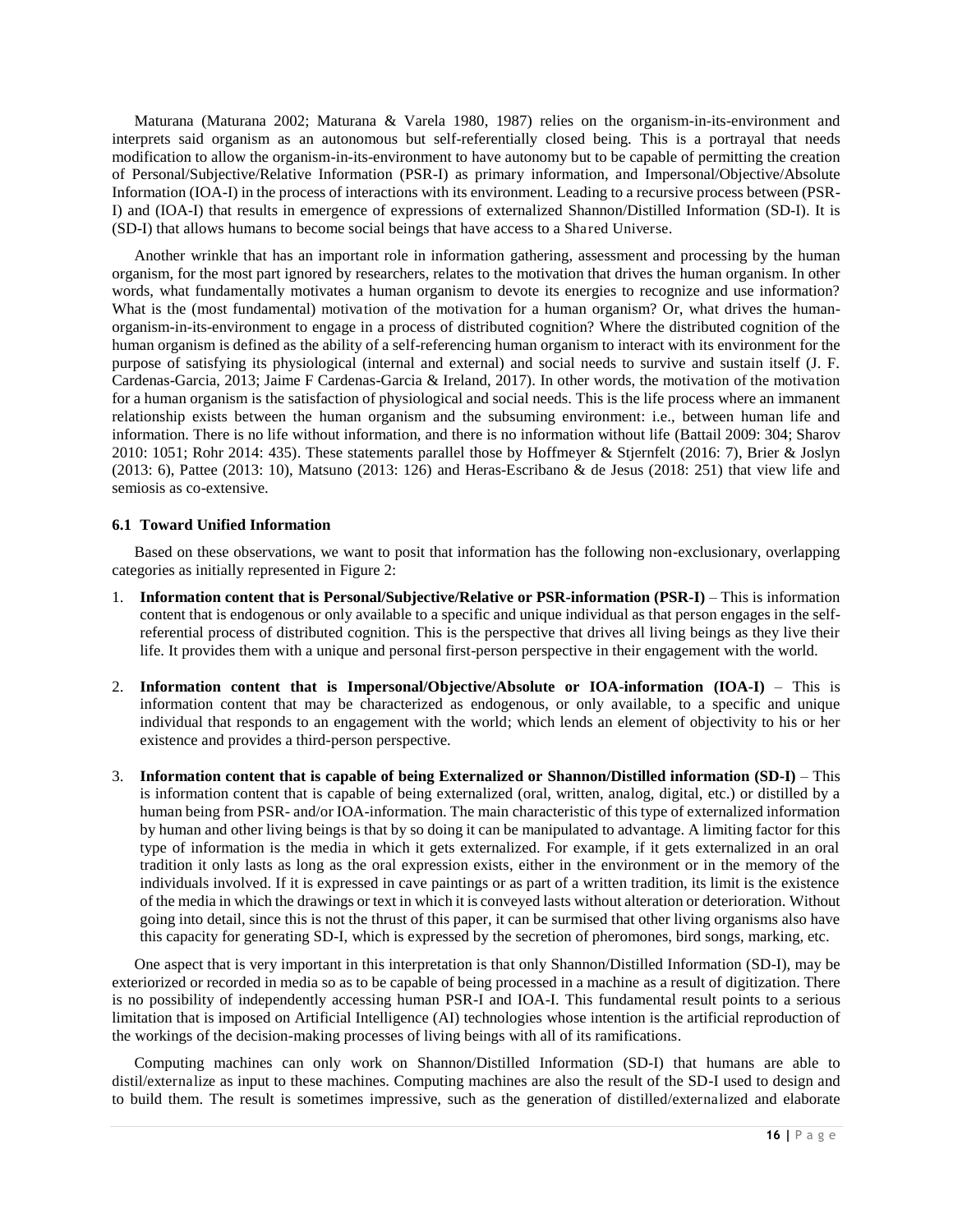information (Virtual SD-I) in the form of maps of comprehensible information to humans, such as computer-generated weather maps, or real-time airplane flight maps (Big data); robots with almost human capabilities; Google, Google maps, Google voice and Alexa; and the IBM Watson Supercomputer that is capable of defeating a human in Jeopardy and the game of Go. The result is that computing machines are always subject to our ability to distil/externalize information to design and manufacture them, as well as creating the software to run them and further process input data/information. Our experience is that our ability to obtain Shannon/Distilled Information (SD-I) from Personal/ Subjective/Relative Information (PSR-I) and Impersonal/Objective/Absolute Information (IOA-I) is limited. This does not mean that some amazing AI feats might not be accomplished by machines, but it will require human ingenuity to test the limits of technology in AI. It is also pertinent to point out that developments in Deep Machine Learning<sup>12</sup> may involve new approaches, which rely not only on new computing machines but also on new algorithms that, in their implementation, also tend to allow for, what might be termed, Virtual PSR-I and IOA-I pockets (hidden layers), which might not be recoverable for inspection and scrutiny. Indeed, the Virtual SD-I described above does not exist without the existence and development of human beings; a situation similarly applicable to all other human technological developments. This is not to minimize the role that Virtual SD-I might play.

Note that Figures 2 and 4 show overlapping areas between Personal/Subjective/Relative Information (PSR-I), Impersonal/Objective/Absolute Information (IOA-I) and Shannon/Distilled Information (SD-I), portraying the asymmetrical interactions and complexity involved in these relationships. The overlapping arrows between PSR-I, IOA-I and SD-I also seek to emphasize this aspect. This perspective that considers SD-I as secondary to PSR-I and IOA-I, is different from that of some authors that consider SD-I as primary and other types of information as secondary. [See for example, the work by MacKay (1969), Dretske (1981), Stonier (1997), Capurro and Hjørland (2003), Vedral (2010) and Burgin (2010)]. By taking this stance, that Personal/Subjective/Relative Information (PSR-I) and Impersonal/Objective/Absolute Information (IOA-I) are primary, and Shannon/Distilled Information (SD-I) is secondary, human beings (and other living beings) are placed central to information. In effect upending current thinking on the subject of information. The result is that Shannon/Distilled Information (SD-I) is now in its right dimension, as secondary to information that living beings discover and process: i.e., Personal/Subjective/ Relative Information (PSR-I) and Impersonal/Objective/Absolute Information (IOA-I).

#### **7. Summary and Conclusions**

-

The field of biosemiotics is rich and diverse in its interdisciplinarity, its dependence on Peircean semiotics, its concern for biological (or intrinsic) information, and its positing that life and semiosis are coextensive. One example of this richness of biosemiotics is that of cybersemiotics (Brier 2008), where Brier "… argues that information (as it is understood in cybernetics) is not enough to explain the phenomena of experience, communication, and knowledge. [Brier suggests] to complement [cybernetics] with the semiotic theory and philosophy of Charles Peirce (1998), which is based on the distinction between three basic categories: Firstness (chaos, potentiality, pure feeling and potential qualia), Secondness (force, will), and Thirdness (habits, symbols)" (Sharov 2010: 1051). This approach to biosemiotics, in effect, combines Shannon information with a Peircean perspective to account for syntactic information and semantic information, respectively. Syntactic information is that element of information which is quantitative/objective, while semantic information deals with the qualitative/subjective or meaningful aspects of information.

In contrast, the goal of this paper is to establish a new biosemiotic information paradigm based on the definition of information by Gregory Bateson, which states, "In fact what we mean by information – the elementary unit of information – is a difference which makes a difference..." (Bateson 1972: 321). As explained above, Bateson information incorporates a quantitative/objective perspective with a qualitative/subjective perspective. These perspectives develop into Impersonal/Objective/Absolute Information (IOA-I) and Personal/Subjective/Relative Information (PSR-I), which result in Shannon/Distilled Information (SD-I). Leading to the contention that Bateson information is enough to account for syntactic information and semantic information. Or, Bateson information subsumes Shannon information. Additionally, Bateson information may be used to dispute the assertion by Wiener that information is a third fundamental quantity of the Universe. A widespread belief that is not accurate. The idea that Bateson information is enough to account for syntactic and semantic information results in the posing of the Fundamental Problem of the Science of Information: i.e., the problem of determining how human beings came to our current state of phylogenetic and ontogenetic development. How a self-referential process leads humans to develop from a state in which its knowledge of the organism-in-its-environment system is almost non-existent to a state in

<sup>12</sup> See for example: [http://www.deeplearningbook.org/ \(](http://www.deeplearningbook.org/)Accessed: April 5, 2016)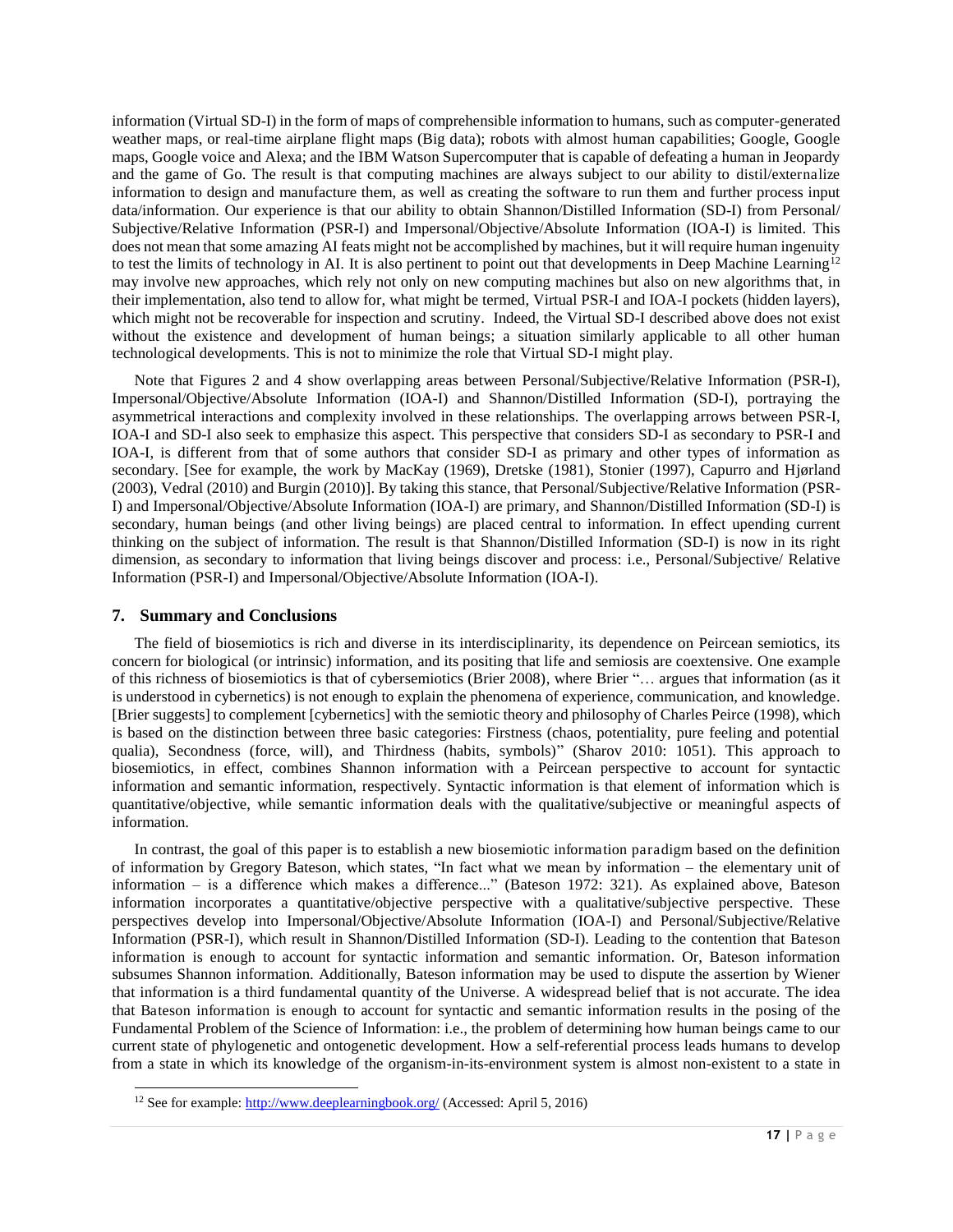which the organism not only recognizes the existence of the environment but also sees itself as part of the organismin-its-environment system. This impacts our ability to engage with the environment so as to navigate effectively through it. In this process we are able to transform our environment to make it amenable to our distinct needs as living beings. This is what we as human beings do on a daily basis, and are fully dependent on information and the information process. Recognizing this as a fundamental problem that we need to address is the first step leading to a Unified Theory of Information (UTI). The definition of information by Bateson is the key toward such a goal as well as fully supporting the notions relevant to biosemiotic distributed cognition (Cardenas-Garcia & Ireland 2017).

In reaching these conclusions and asserting the importance of Bateson information it is vital to note that the motivation of the motivation for human beings and other living beings are physiological and social needs. The implication is that organisms do not engage in agential actions; given the human dependence on satisfaction of physiological and social needs as ubiquitous to and in our actions. Also, due to the nature of the Bateson information generation paradigm it is not discernible that there is biological (intrinsic) information in the genome (Rubin 2017). A noteworthy finding is also that there should be a way to reconcile Bateson information and Peircean semiotics, since in the first instance there does not seem to be any impediment to do so, as several biosemioticians have already noted (Emmeche 1999; Battail 2009; Pattee 2013; Barbieri 2013; Battail 2013; Cannizzaro 2013; Rohr 2014; Auletta 2016; Vitti-Rodrigues & Emmeche 2017; Heras-Escribano & de Jesus 2018).

**Acknowledgements** The authors would like to acknowledge the editors for their helpful suggestions and the reviewers for their comments and suggestions, which have helped to significantly improve the content of this paper.

#### **Compliance with ethical standards**

**Conflict of Interest** The authors declare that they have no conflict of interest.

#### **References**

- Auletta, G. (2016). From Peirce's semiotics to information-sign-symbol. Biosemiotics, 9(3), 451-466, doi:10.1007/s12304-016-9275-2.
- Bateson, G. (1972). Steps to an ecology of mind. Northvale, New Jersey: Jason Aronson Inc.
- Barbieri, M. (2012). What is information? Biosemiotics 5(2), 147–152, doi:10.1007/s12304-012-9142-8.
- Barbieri, M. (2013). The paradigms of biology. Biosemiotics 6(1), 33–59, doi:10.1007/s12304-012-9149-1.
- Battail, G. (2009). Applying semiotics and information theory to biology: A critical comparison. Biosemiotics 2(3), 303–320, doi:10.1007/s12304-009-9062-4.
- Battail, G. (2013). Biology needs information theory. Biosemiotics 6(1), 77–103, doi:10.1007/s12304-012-9152-6.
- Boole, G. (1854). An investigation of the laws of thought. London: Macmillan.
- Brier, S. (1999). Biosemiotics and the foundation of cybersemiotics: Reconceptualizing the insights of ethology, second-order cybernetics, and Peirce's semiotics in biosemiotics to create a non-Cartesian information science. Semiotica, 127(1-4), 169–198.
- Brier, S. (2008). Cybersemiotics: Why Information Is Not Enough. Toronto: Toronto University Press.
- Brier, S., & Joslyn, C. (2013). Information in biosemiotics: Introduction to the special issue. Biosemiotics, 6(1), 1–7, doi:10.1007/s12304-012-9151-7.
- Burgin, M. (2010). Theory of information fundamentality, diversity and unification. Singapore: World Scientific Publishing Co. Pte. Ltd.
- Bynum, T. W. (2006). Flourishing ethics. Ethics and Information Technology, 8(4), 157-173.
- Cannizzaro, S. (2013). Where did information go? Reflections on the logical status of information in a cybernetic and semiotic perspective. Biosemiotics, 6(1), 105–123, doi:10.1007/s12304-012-9154-4.
- Capurro, R., & Hjørland, B. (2003). The concept of information. In B. Cronin (Ed.), Annual Review of Information Science and Technology, 37, 343-411.

Cárdenas-García, J. F. (2013). Distributed cognition: an ectoderm-centric perspective. Biosemiotics, 6(3), 337–350.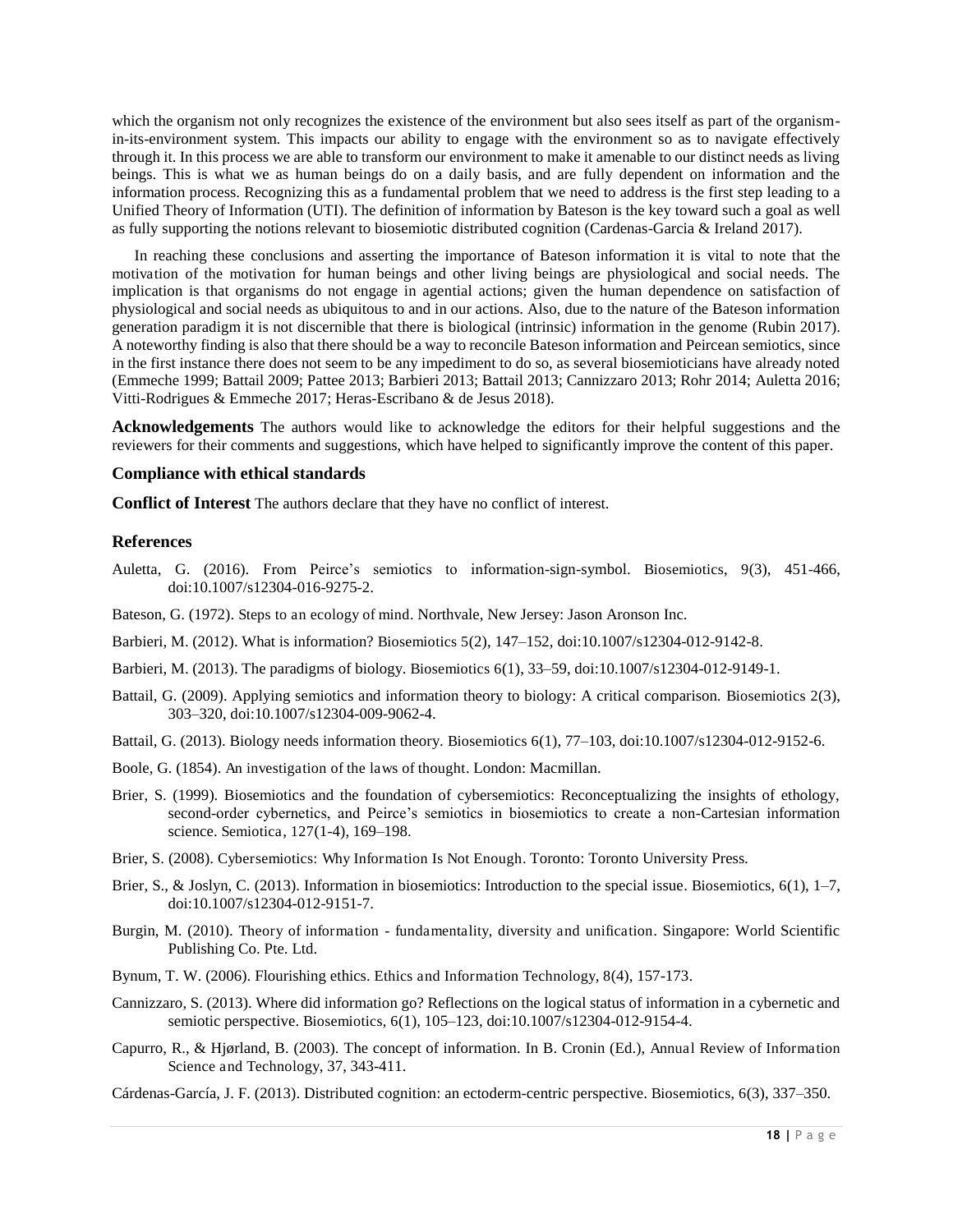- Cárdenas-García, J. F. (2018). Information Ethics in the Information Age. Cosmos and History: The Journal of Natural and Social Philosophy, 14(3). (in press)
- Cárdenas-García, J. F., & Ireland, T. (2017). Human distributed cognition from an organism-in-its-environment perspective. Biosemiotics, 10(2): 27–40, doi:10.1007/s12304-017-9293-8.
- Cárdenas-García, J. F., Romero Castro, D., & Soria de Mesa, B. (2018). Object discernment by "a difference which makes a difference". Biosemiotics, 11(1), 265–278, https://doi-org.proxy-bc.researchport.umd.edu /10.1007/ s12304-018-9315-1.
- Crick, F. H. C. (1958). On Protein Synthesis. Symp. Soc. Exp. Biol., The Biological Replication of Macromolecules, XII, 138-163.
- Dictionary.com definitions. (n.d.) Online dictionary in http://www.dictionary.com/. Accessed August 18, 2018.
- Dretske, F. I. (1981). Knowledge and the flow of information. Cambridge, MA: The MIT Press.
- Emmeche, C. (1999). The Sarkar challenge to biosemiotics: Is there any information in a cell? Semiotica, 127(1/4), 273-293. Cf. text online: http://www.nbi.dk/~emmeche/cePubl/99c.Sarkar3c.html.
- [Favareau, D. \(2007\). Fundaments of Animal Knowing: Establishing Relations Between Sensations, Actions and the](http://paperpile.com/b/56S8it/MyUt)  [World. In](http://paperpile.com/b/56S8it/MyUt) [Biosemiotics in Transdisciplinary Contexts](http://paperpile.com/b/56S8it/MyUt) [\(ed G Witzany\), p. 61‐69. Helsinki: Umweb Press.](http://paperpile.com/b/56S8it/MyUt)
- Fisher, R. A. (1935). The design of experiments. London: Oliver and Boyd.
- Floridi, L. (2010). Information: A Very Short Introduction. Oxford, UK: Oxford University Press.
- Gabor, D. (1946). Theory of communication. Journal of the Institution of Electrical Engineers, 93, 429-457.
- Gibson, J. J. (1966). The Senses Considered as Perceptual Systems. Boston, MA: Houghton Mifflin.
- Gleick, J. (2011). The information a history, a theory, a flood. New York, NY: Pantheon Books, a division of Random House, Inc.
- Hebb, D. O. (1949). The Organization of Behavior: a neuropsychological theory. New York, NY: John Wiley & Sons Inc.
- Heras-Escribano, M., & de Jesus, P. (2018). Biosemiotics, the extended synthesis, and ecological information: Making sense of the organism-environment relation at the cognitive level. Biosemiotics, 11(2), 245-262, doi:10.1007/s12304-018-9322-2.
- Hidalgo, C. A. (2015). Why information grows: the evolution of order, from atoms to economies. New York, NY: Basic Books.
- Hoffmeyer, J. (2008a). Biosemiotics. An examination into the signs of life and the life of signs. Scranton: University of Scranton Press.
- Hoffmeyer, J. (2008b). A legacy for living systems. Gregory Bateson as precursor to biosemiotics. Netherlands: Springer Publishing Company, Incorporated.
- Hoffmeyer, J. (2010). A biosemiotic approach to the question of meaning. Zygon, 45(2), 367-390.
- Hoffmeyer, J., & Stjernfelt, F. (2016). The great chain of semiosis. Investigating the steps in the evolution of semiotic competence. Biosemiotics, 9(1), 7–29, doi:10.1007/s12304-015-9247-y.
- Hofkirchner, W. (2008). How to achieve a unified theory of information, Leon, Spain.
- Hofkirchner, W. (2013a). Chapter 1: the dawn of a science of information. In W. Hofkirchner (Ed.), Emergent information *—* a unified theory of information framework (pp. 3-34). Singapore: World Scientific Publishing Co. Pte. Ltd.
- Hofkirchner, W. (2013b). Emergent information. When a difference makes a difference… tripleC, 11(1), 6-12.
- Korzybski, A. (1994). Science and sanity; an introduction to non-Aristotelian systems and general semantics (5th ed., International non-Aristotelian library). Lakeville, Conn.,: International Non-Aristotelian Library Pub. Co.; distributed by Institute of General Semantics.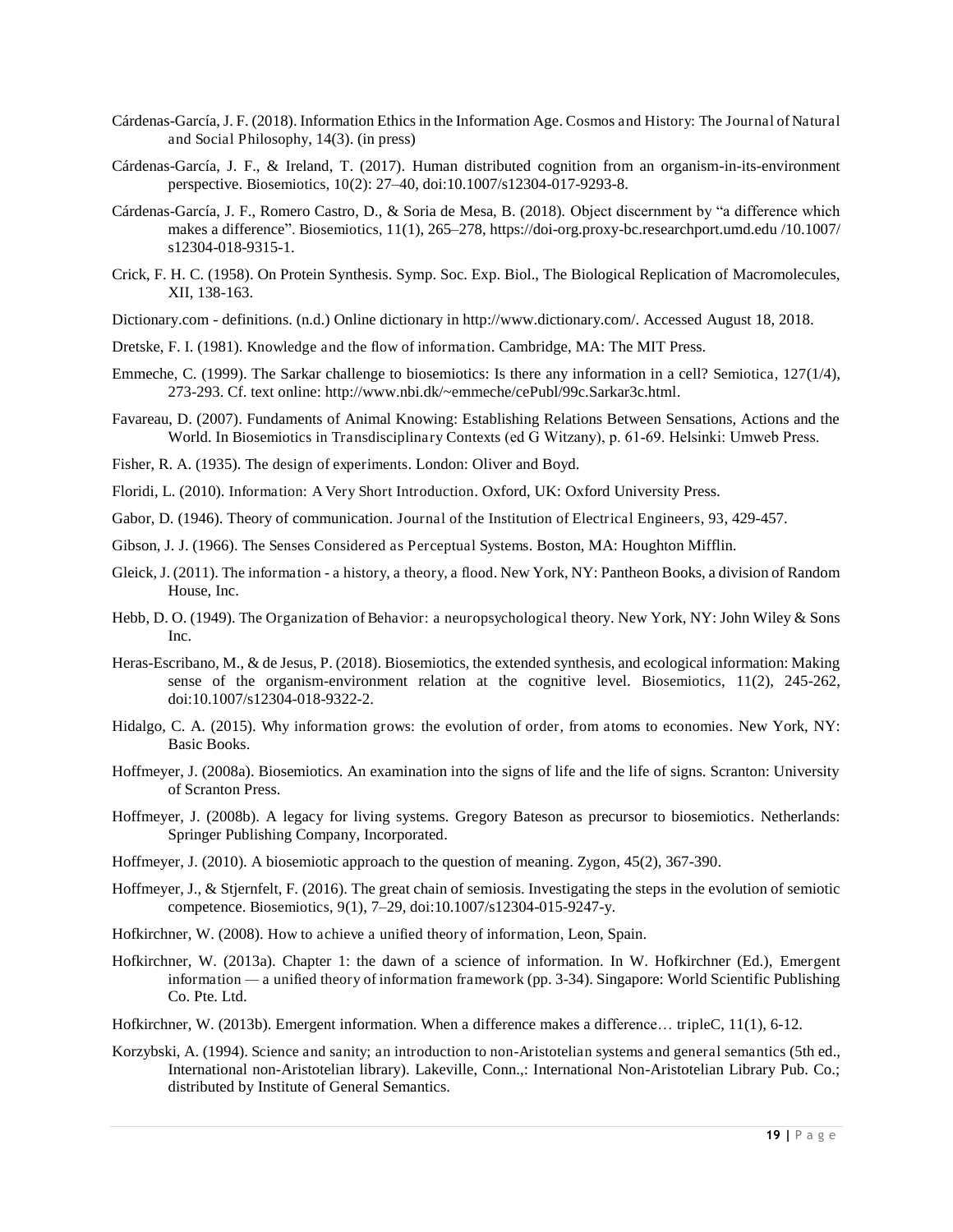- Kull, K., Deacon, T., Emmeche, C., Hoffmeyer, J., & Stjernfelt, F. (2009). Theses on Biosemiotics: prolegomena to a theoretical biology. Biological Theory, 4(2), 167–173.
- Landauer, R. (1991). Information is physical. Physics Today, 44(5), 23-29.
- Lloyd, S. (2006). Programming the Universe. New York, NY: Alfred A. Knopf.
- MacKay, D. M. (1969). Information, mechanism and meaning. Cambridge, MA: MIT Press.
- Markoš, A. & Cvrčková, F. (2013). The meaning(s) of information, code … and meaning. Biosemiotics 6(1), 61–75, doi:10.1007/s12304-012-9155-3.
- Martinez-Conde, S., Macknik, S. L., & Hubel, D. H. (2004). The role of fixational eye movements in visual perception. [Review Article]. Nature Reviews Neuroscience, 5, 229, doi:10.1038/nrn1348.
- Matsuno, K. (2013). Toward accomodating biosemiotics with experimental sciences. Biosemiotics, 6(1), 125–131, doi:10.1007/s12304-012-9156-2.
- Maturana, H. (2002). Autopoieis, structural coupling and cognition: A history of these and other notions in the biology of cognition. Cybernetics and Human Knowing, 9, 5-34.
- Maturana, H., & Varela, F. J. (1980). Autopoiesis and cognition. Dordretcht: Reidel.
- Maturana, H., & Varela, F. J. (1987). The tree of knowledge: The biological roots of human understanding. Boston, MA: Shambhala Publications, Inc.
- Pattee, (2013). Epistemic, evolutionary, and physical conditions for biological information. Biosemiotics 6(1), 9–31, doi:10.1007/s12304-012-9150-8.
- Peirce, C.S. (1998). The Essential Peirce: Selected Philosophical Writings. Bloomington, IN: Indiana University Press.
- Qvortrup, L. (1993). The controversy over the concept of information. An overview and a selected and annotated bibliography. Cybernetics and Human Knowing, 1(4), 1-22.
- Roederer, J. G. (2003). On the concept of information and its role in nature. Entropy, 5, 3-33.
- Roederer, J. G. (2005). Information and its role in nature. Berlin Heidelberg New York: Springer-Verlag.
- Roederer, J. G. (2016). Pragmatic information in biology and physics. Phil. Trans. R. Soc. A 374: 20150152.
- Rohr, D. (2014). A theory of life as information-based interpretation of selecting environments. Biosemiotics, 7(3), 429-446, doi:10.1007/s12304-014-9201-4.
- Rubin, S. S. (2017). From the cellular standpoint: is DNA sequence genetic 'Information'? Biosemiotics, 10(2), 247- 264, doi:10.1007/s12304-017-9303-x
- Seelig, C. (1956). Albert Einstein, a documentary biography. London: Staples Press.
- Shannon, C. E. (1938). A symbolic analysis of relay and switching circuits. Transactions American Institute of Electrical Engineers, 57, 713–723.
- Shannon, C. E. (1948). A mathematical theory of communication. The Bell System Technical Journal, 27, 379–423, 623–656.
- Shannon, C. E., & Weaver, W. (1949). The mathematical theory of communication. Urbana, IL: The University of Illinois Press.
- Sharov, A. A. (2010). Functional information: Towards synthesis of biosemiotics and cybernetics. Entropy. 12, 1050- 1070, doi:10.3390/e12051050.
- Sharov, A. A. (2016). Evolution of Natural Agents: Preservation, Advance, and Emergence of Functional Information. Biosemiotics, 9(1), 103-120, doi:10.1007/s12304-015-9250-3.
- Spencer-Brown, G. (1969). The laws of form. London: George Allen and Unwin.
- Stonier, T. (1997). Information and meaning an evolutionary perspective. Berlin Heidelberg New York: Springer-Verlag.